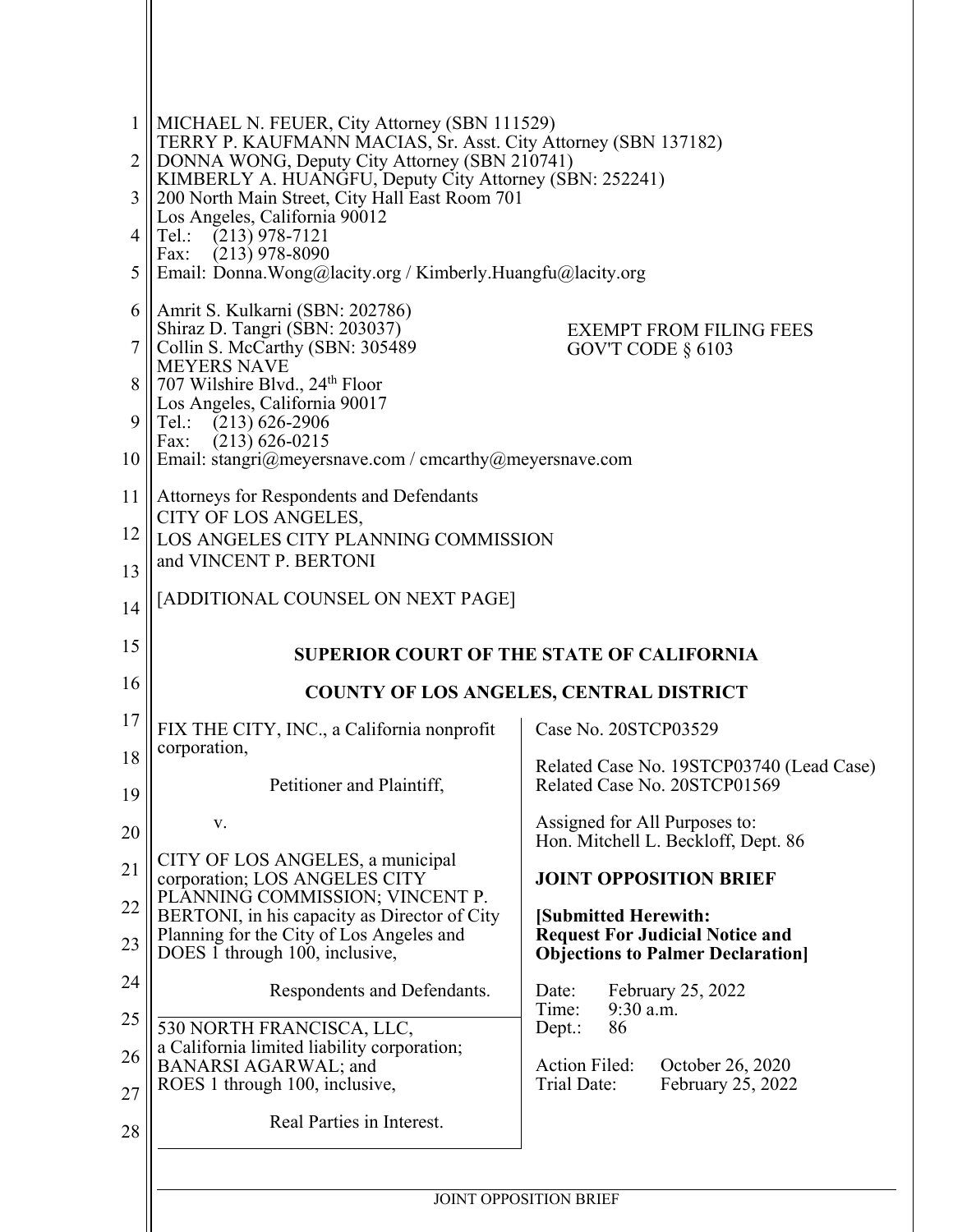| $\mathbf{1}$   | <b>Additional Counsel:</b>                                                                                                                                                          |
|----------------|-------------------------------------------------------------------------------------------------------------------------------------------------------------------------------------|
| $\overline{2}$ |                                                                                                                                                                                     |
| 3              | Elisa L. Paster (SBN: 244041)<br>GLASER WEIL FINK HOWARD AVCHEN & SHAPIRO LLP<br>10250 Constellation Blvd., 19 <sup>th</sup> Floor<br>Los Angeles, CA 90067<br>Tel.: (310) 553-3000 |
| $\overline{4}$ |                                                                                                                                                                                     |
| 5              | Fax: $(310) 843 - 2655$<br>Email: epaster@glaserweil.com                                                                                                                            |
| 6              | Attorneys for Real Parties in Interest<br>530 NORTH FRANCISCA, LLC and<br>BANARSI AGARWAL                                                                                           |
| $\overline{7}$ |                                                                                                                                                                                     |
| 8              |                                                                                                                                                                                     |
| 9              |                                                                                                                                                                                     |
| 10             |                                                                                                                                                                                     |
| 11             |                                                                                                                                                                                     |
| 12             |                                                                                                                                                                                     |
| 13             |                                                                                                                                                                                     |
| 14             |                                                                                                                                                                                     |
| 15             |                                                                                                                                                                                     |
| 16             |                                                                                                                                                                                     |
| 17             |                                                                                                                                                                                     |
| 18             |                                                                                                                                                                                     |
| 19             |                                                                                                                                                                                     |
| 20             |                                                                                                                                                                                     |
| $21\,$         |                                                                                                                                                                                     |
| 22             |                                                                                                                                                                                     |
| 23             |                                                                                                                                                                                     |
| 24             |                                                                                                                                                                                     |
| 25             |                                                                                                                                                                                     |
| 26             |                                                                                                                                                                                     |
| 27             |                                                                                                                                                                                     |
| 28             |                                                                                                                                                                                     |
|                | $\overline{2}$<br><b>JOINT OPPOSITION BRIEF</b>                                                                                                                                     |
|                |                                                                                                                                                                                     |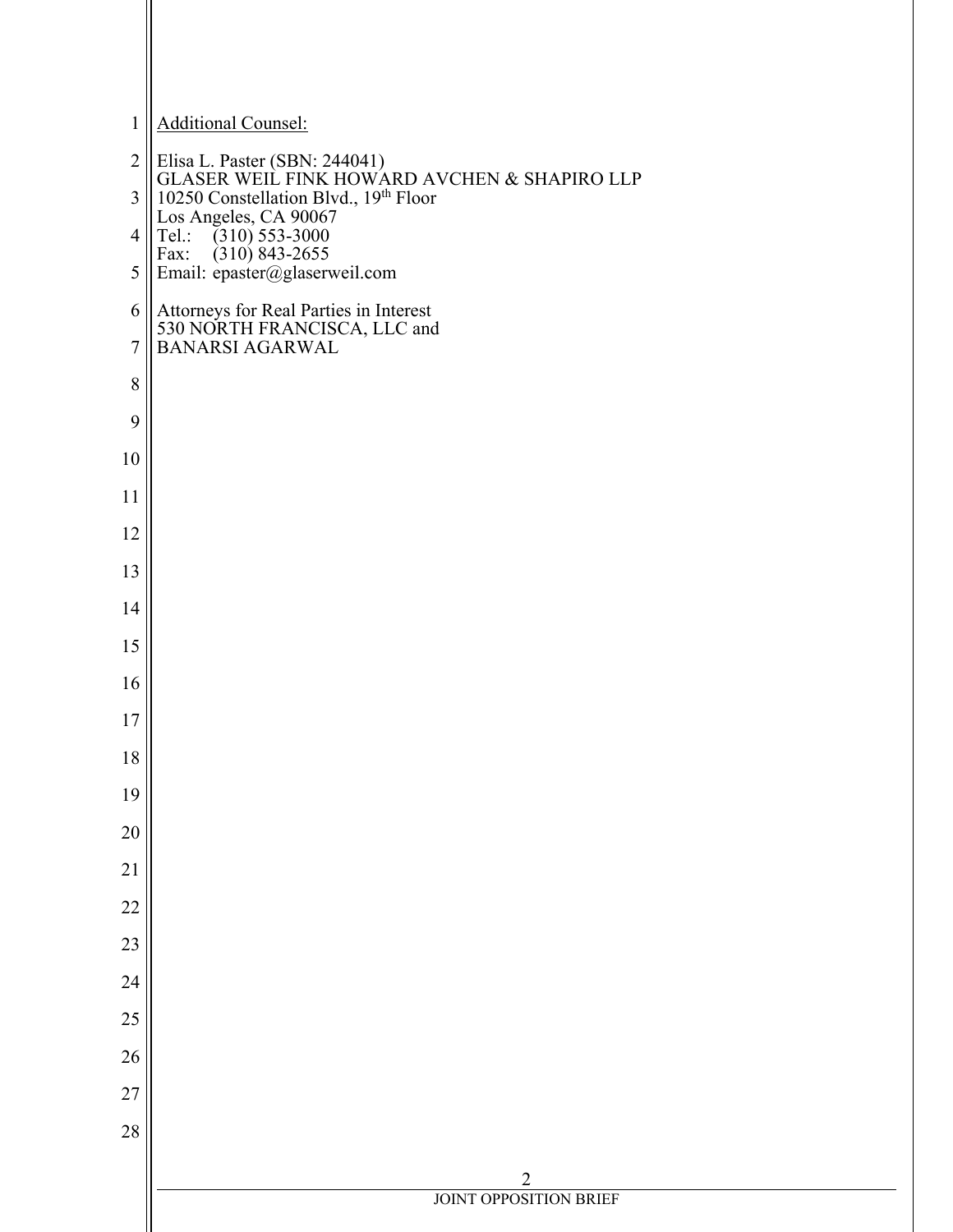| <b>TABLE OF CONTENTS</b><br>Page |                                                                                                       |  |  |
|----------------------------------|-------------------------------------------------------------------------------------------------------|--|--|
| $\overline{2}$<br>Ι.<br>3        |                                                                                                       |  |  |
| Π.                               |                                                                                                       |  |  |
|                                  | A.                                                                                                    |  |  |
|                                  | <b>B.</b>                                                                                             |  |  |
| III.                             |                                                                                                       |  |  |
| IV.                              | THE WEST WILKINS PROJECT RECEIVED VALID TOC INCENTIVES11                                              |  |  |
| V.                               | THE AWARDED TOC INCENTIVES ARE CONSISTENT WITH THE<br>WESTWOOD COMMUNITY MULTI-FAMILY SPECIFIC PLAN13 |  |  |
|                                  | The TOC Program Authorizes Awarding Incentives in Specific Plan Areas. 14<br>A.                       |  |  |
|                                  | The TOC Guidelines Expressly Allow Deviations from Specific Plan<br><b>B.</b>                         |  |  |
| VI.                              | SUBSTANTIAL EVIDENCE ESTABLISHES THAT THE PROJECT'S<br>APPROVAL COMPLIES WITH STATE REQUIREMENTS FOR  |  |  |
| VII.                             |                                                                                                       |  |  |
|                                  |                                                                                                       |  |  |
|                                  |                                                                                                       |  |  |
|                                  |                                                                                                       |  |  |
|                                  |                                                                                                       |  |  |
|                                  |                                                                                                       |  |  |
|                                  |                                                                                                       |  |  |
|                                  |                                                                                                       |  |  |
|                                  |                                                                                                       |  |  |
|                                  |                                                                                                       |  |  |
|                                  |                                                                                                       |  |  |
|                                  |                                                                                                       |  |  |
|                                  |                                                                                                       |  |  |
|                                  |                                                                                                       |  |  |
|                                  |                                                                                                       |  |  |
|                                  |                                                                                                       |  |  |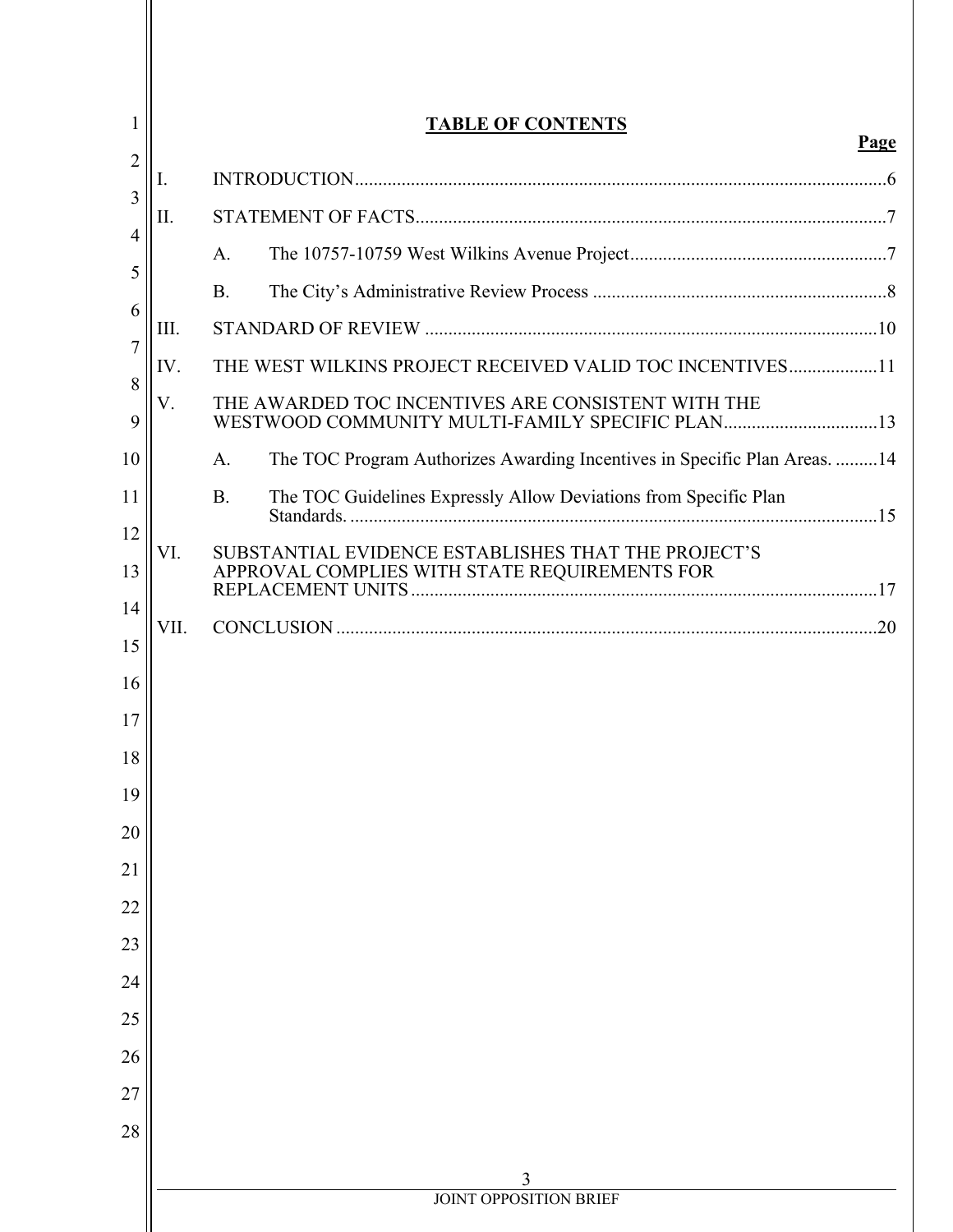| $\bf{l}$ | <b>TABLE OF AUTHORITIES</b>                                                                  |  |
|----------|----------------------------------------------------------------------------------------------|--|
| 2        | Page(s)                                                                                      |  |
| 3        | <b>Cases</b>                                                                                 |  |
| 4        |                                                                                              |  |
| 5        | Anderson First Coalition v. City of Anderson                                                 |  |
| 6<br>7   | ASP Properties Group, L.P. v. Fard, Inc.                                                     |  |
| 8        | Berkeley Hills Watershed Coal. v. City of Berkeley                                           |  |
| 9        |                                                                                              |  |
| 10       | Better Alternatives for Neighborhoods v. Heyman                                              |  |
| 11       | California Oak Foundation v. Regents of the University of California                         |  |
| 12       |                                                                                              |  |
| 13       | Farmers Ins. Exch. v. Superior Ct.                                                           |  |
| 14<br>15 | Laurel Heights Improvement Assn. v. Regents of University of California                      |  |
| 16       |                                                                                              |  |
| 17       | Lindell Co. v. Bd. of Permit Appeals of City & Cty. of San Francisco                         |  |
| 18       | Mani Brothers Real Estate Group v. City of Los Angeles<br>19<br>(2007) 153 Cal.App.4th 1385. |  |
| 19       | Outfitter Properties, LLC v. Wildlife Conservation Bd.                                       |  |
| 20       |                                                                                              |  |
| 21       | Protect Our Benefits v. City & Cty. of San Francisco                                         |  |
| 22       |                                                                                              |  |
| 23       | Rubin v. Board of Directors                                                                  |  |
| 24       |                                                                                              |  |
| 25       | San Diego Cty. v. McClurken                                                                  |  |
| 26       |                                                                                              |  |
| 27       | Tustin Heights Assn. v. Bd. of Supervisors of Orange Cty.                                    |  |
| 28       |                                                                                              |  |
|          |                                                                                              |  |
|          | <b>JOINT OPPOSITION BRIEF</b>                                                                |  |
|          |                                                                                              |  |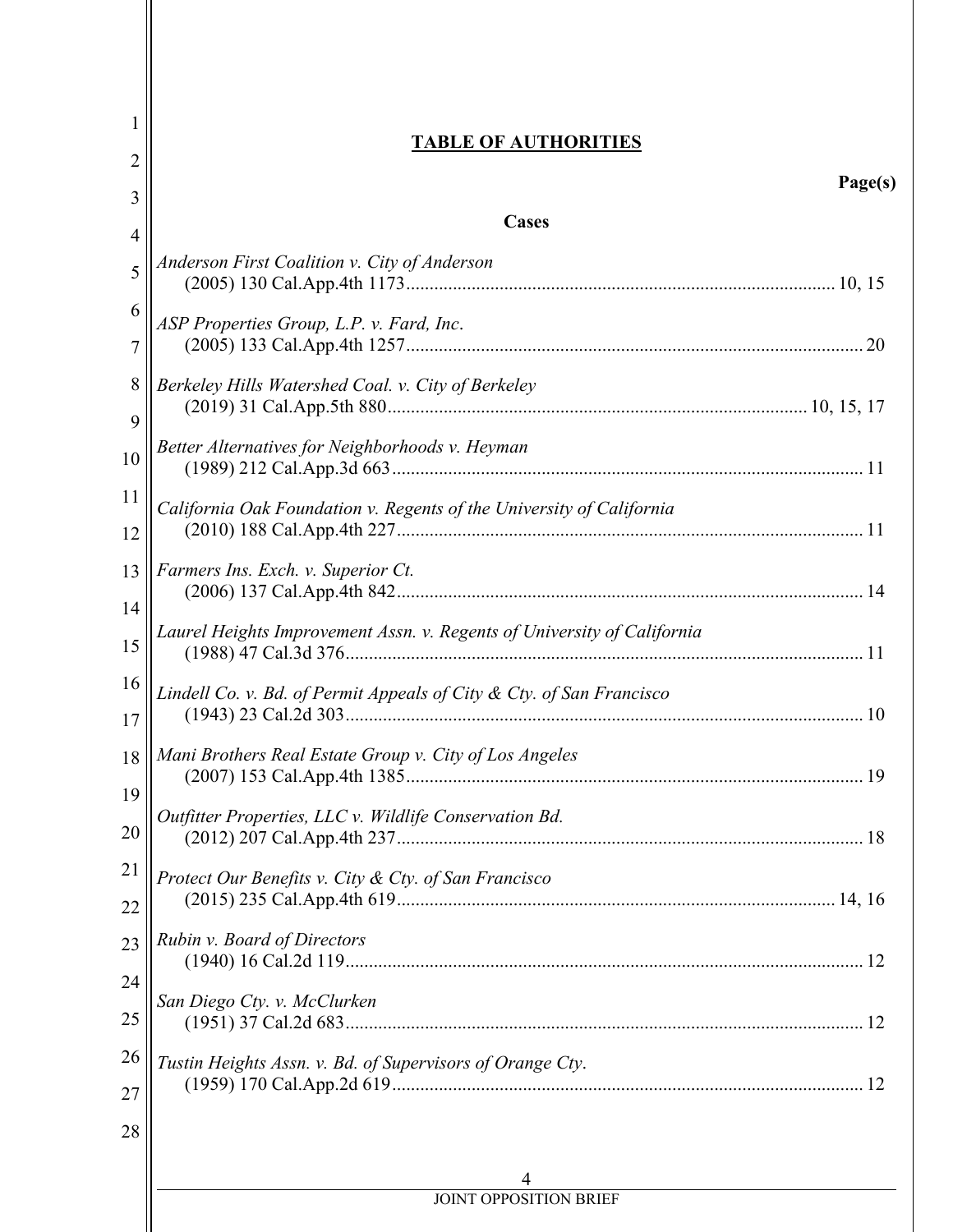| 1              | Western States Petroleum Assn. v. Superior Court     |
|----------------|------------------------------------------------------|
| $\overline{2}$ |                                                      |
| 3              | Wollmer v. City of Berkeley                          |
| $\overline{4}$ | Wollmer v. City of Berkeley                          |
| 5              |                                                      |
| 6              | Yamaha Corp. of America v. State Bd. of Equalization |
| 7              |                                                      |
| 8              |                                                      |
| 9              | <b>Statutes</b>                                      |
| 10             |                                                      |
| 11             |                                                      |
| 12             |                                                      |
| 13             |                                                      |
| 14             |                                                      |
| 15             |                                                      |
| 16             |                                                      |
| 17             |                                                      |
| 18             |                                                      |
| 19             |                                                      |
| 20             |                                                      |
| 21             |                                                      |
| 22             |                                                      |
| 23             |                                                      |
| 24             |                                                      |
| 25<br>26       |                                                      |
| 27             |                                                      |
| 28             |                                                      |
|                |                                                      |
|                | 5                                                    |
|                | <b>JOINT OPPOSITION BRIEF</b>                        |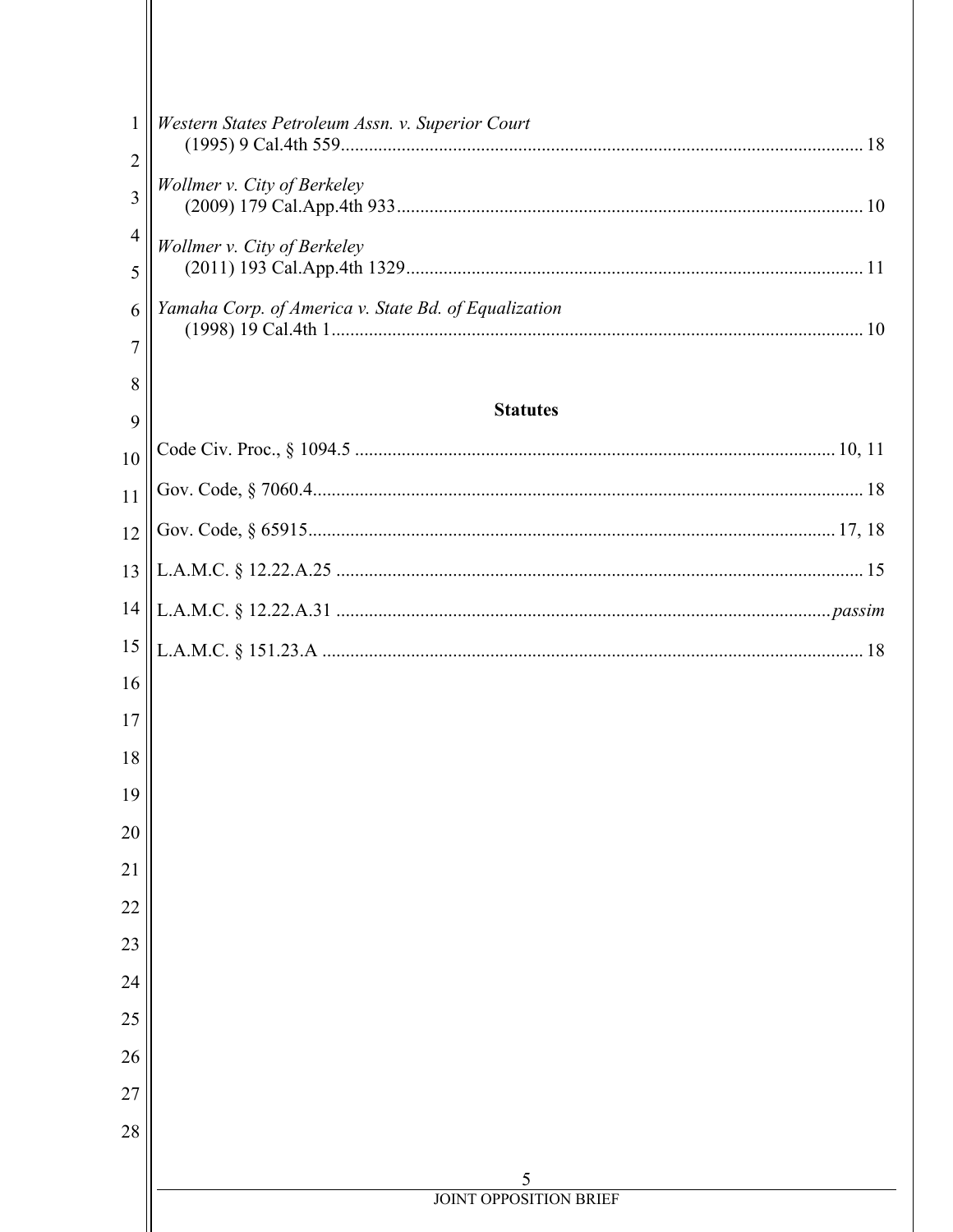#### 1 **I. INTRODUCTION**

2 3 4 5 6 Petitioner Fix the City, Inc. ("FTC") asks the Court to overturn the approval of a 10-unit, multi-family apartment building including two affordable units in the Westwood neighborhood of the City of Los Angeles ("City"), sited less than one-half mile from LA Metro's Westwood/UCLA subway station. The City's award of TOC Program Incentives and approval of the project at issue is supported by both law and fact, and FTC has failed to establish any abuse of discretion.

7 8 9 10 11 12 13 14 First, the City's Transit Oriented Communities ("TOC") Affordable Housing Incentive Program and implementing Guidelines expressly provide for the award of incentives to eligible housing projects located in specific plan areas. FTC's argument that the City's award of TOC development incentives cannot exceed development standards set forth in the Westwood Community Multi-Family Specific Plan ("Specific Plan") is contrary to the plain language of the TOC Guidelines, and inconsistent with the TOC Program as approved by voters and codified in the Los Angeles Municipal Code. FTC is incorrect that the Project is limited to the Specific Plan's development standards despite meeting the criteria for TOC Program incentives.

15 16 17 18 19 20 21 22 23 24 25 Second, the City fully complied with state law when it determined that no replacement rental units are required for the project site. Substantial evidence supports the City's approval, including the determination of the City's Housing and Community Investment Department that the property is not subject to replacement requirements because the three existing units were withdrawn from the rental market under the Ellis Act in 2003. FTC disputes the City's conclusion by citing information obtained from the City's planning website and text messaging service, but such extrarecord sources are not legally binding and in fact are subject to their own disclaimers. The Opening Brief also ignores evidence in the administrative record consistently confirming that City staff undertook the necessary investigations of the Project site's rental history and determined that no replacement affordable housing units were required because the dwelling units on the site were not "rental" units.

26 27 28 The Court's prior ruling in the related cases disposes of FTC's facial challenges to the adoption and implementation of the TOC Program and Guidelines. FTC's Opening Brief fails to identify any new grounds for overturning the City's approval of the Project. Accordingly,

JOINT OPPOSITION BRIEF

6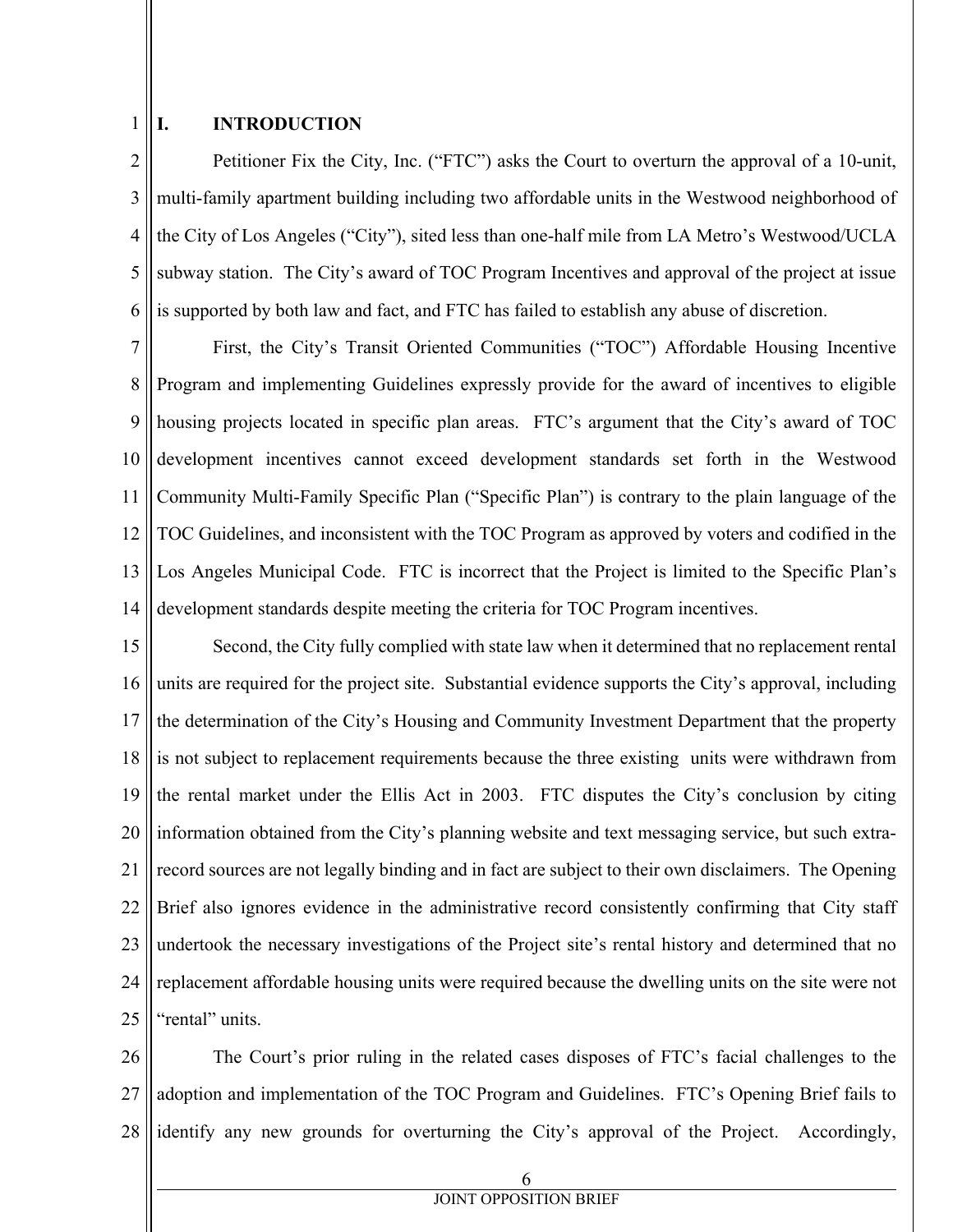1 2 3 4 Respondents and Defendants the City of Los Angeles, Los Angeles Planning Commission, and Vincent P. Bertoni in his capacity as Director of City Planning (collectively, "Respondents") and Real Parties in Interest 530 North Francisca, LLC and Banarsi Agarwal (collectively, "Real Parties") respectfully request that the Petition be denied in its entirety.<sup>1</sup>

- 5
- 6

7

## **II. STATEMENT OF FACTS**

## **A. The 10757-10759 West Wilkins Avenue Project**

8 9 10 11 12 13 14 15 In May 2019, Real Parties applied to the City seeking approval to construct a new five-story, 10-unit apartment complex at 10757-10759 West Wilkins Avenue (the "Project") in the City's Westwood neighborhood.  $(AR 11-12.)^2$  The Project entails the demolition of an existing three-unit apartment building and garage on the site and construction of a new, 55-feet tall, 16,803 square feet multi-family apartment building with one level of subterranean parking containing 21 parking stalls. (AR 272.) Of the Project's 10 total residential units, two units would be reserved for Very Low Income households. (AR 273.) The Project site is less than one-half mile from the Metro Purple Line Extension Westwood/UCLA Subway Station.

- 16 17 18 19 Based on the location of the Project site and the inclusion of two income-restricted affordable housing units, Real Parties sought approval of the Project pursuant to the City's Transit Oriented Communities Affordable Housing Incentive Program ("TOC Program"). (AR 362-63.) The City's TOC Program, which was established with the passage of voter Initiative Measure JJJ in 2017,
- 20

<sup>21</sup> 22 23 24 25 26  $\overline{a}$ 1 On November 10, 2021, the Court ordered that the Court's August 9, 2021 Interlocutory Order ("TOC Ruling") in *Fix The City, Inc. v. City of Los Angeles*, L.A. Super. Ct. Case No. 19SCP03740 ("Lead Action") regarding the legal issues associated with the TOC Program shall apply to this case. A true and correct copy of the TOC Ruling is attached as **Exhibit 1** to the Joint Request For Judicial Notice ("JRJN"), submitted herewith. The City and Real Parties hereby incorporate by reference all arguments on those claims, including as set forth in Respondents' Opposition Brief On Issues Related To Transit Oriented Communities Program ("TOC Brief"), attached as **Exhibit 2** to the JRJN. Respondents' Request for Judicial Notice in the Lead Action is attached as **Exhibit 3** to the JRJN.

<sup>27</sup> 28 2 "AR XXX" refers to the administrative record for the Project, as certified on June 8, 2021. "TOC AR XXX" refers to the administrative record for the adoption of the TOC Guidelines, as certified on December 31, 2020.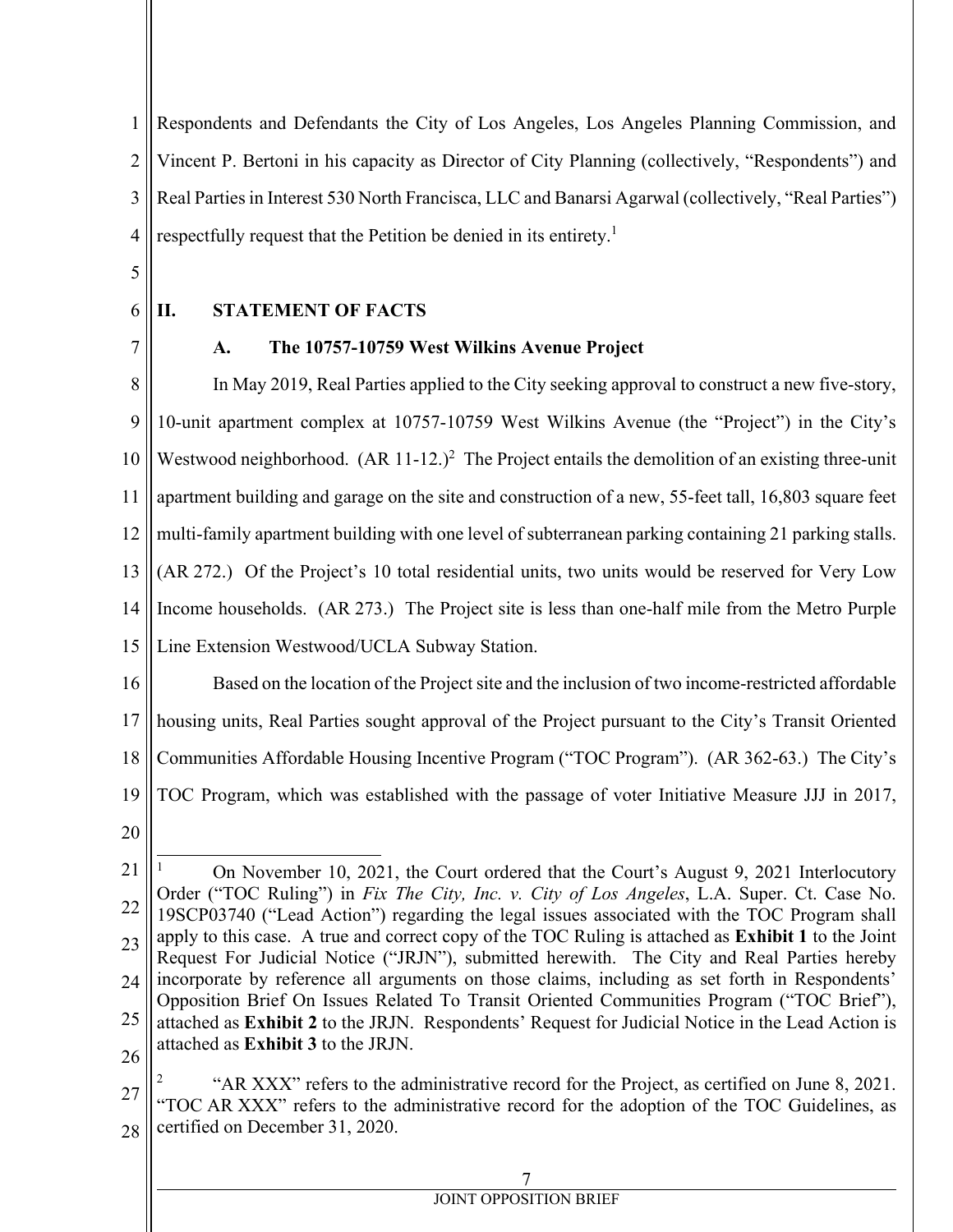1 2 3 4 5 6 7 8 9 10 11 12 13 14 15 16 17 allows certain housing projects located within one half mile of a "Major Transit Stop" to qualify for development incentives based on the size of the project and the percentage of affordable units included. (*See* TOC AR 18-21 [Measure JJJ, TOC Program], TOC AR 291 [TOC Guidelines].) Incentives available under the TOC Program include increased density, height, and floor area, as well as reduced setbacks, parking, and open space requirements. (AR 362.) The Project at issue is a "Tier 3" housing development under the TOC program, and eligible for up to three Tier 3 Base Incentives (increased density and floor area ratio and reduced parking), which are granted "by right" to Tier 3 projects. (AR 363.) As at least 15 percent of the units are reserved for Very Low Income households (2 of 10 units), the Project also applied and was deemed eligible for three "Additional Incentives." (AR 12, AR 245.) The Project proposes to utilize two of the three available Tier 3 Base Incentives: (1) a 40 percent increase in density, or 10 units as compared to 6.55 units otherwise permitted under applicable zoning standards; and (2) a reduction in required parking from 32 parking spaces to 21. (AR 254, AR 250.) In addition, the Project requested three Tier 3 Additional Incentives: (1) a 30 percent reduction in side yard (5.6 feet compared to the otherwise required 8 feet); (2) a 25 percent reduction in open space (2,625 square feet in lieu of 3,500 square feet); and (3) a 22-foot increase in building height (maximum of 55 feet compared to 33 feet under the Specific Plan). (AR 238-39.)

18

### **B. The City's Administrative Review Process**

19 20 21 22 23 24 25 Based on the Project's zoning and location in the Westwood Community Multi-Family Specific Plan Area, the City's administrative review and approval process for the Project required a public hearing before the Westwood Community Design Review Board ("DRB"). (AR 244.) An initial hearing before the DRB was held on August 21, 2019, at which the DRB members received public comment and considered the Project proposal. (AR 92-104.) The DRB held a second public hearing on the Project on October 2, 2019, before eventually voting to recommend approval of the Project on November 6, 2019. (AR 213.)

26 27 28 Following the DRB's recommendation, on January 13, 2020, the City Planning Director issued a determination approving TOC Program Compliance Review, Project Permit Compliance Review, and Design Review for the Project. (AR 238-43.) With respect to the TOC Program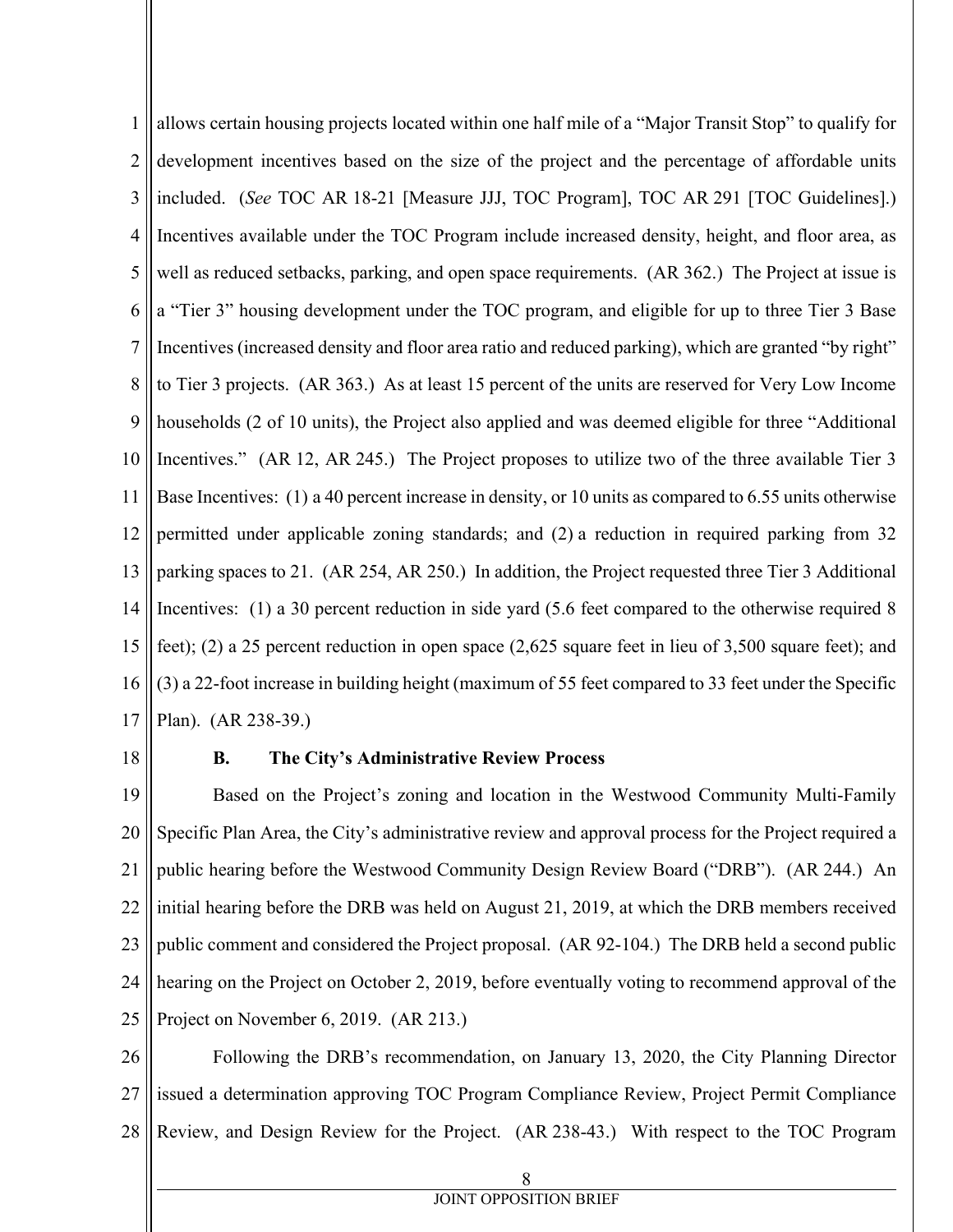1 2 3 4 5 6 7 8 9 10 Compliance Review, the Director's determination included a finding that the Project satisfies all applicable criteria for Tier 3 development under the TOC Guidelines. (AR 245-46.) The Director's determination also included approval of the two by-right Base Incentives and three Additional Incentives requested for the Project based on the inclusion of two Very Low Income units in the 10 unit project and its proximity to a Major Transit Stop: (1) a 40 percent increase in density to 10 units; (2) a reduction in required parking to 21 parking spaces; (3) a 22-foot height increase; (4) a reduction in side yard size to 5.6 feet; and (5) a 25 percent reduction in open space to 2,625 square feet. (AR 238-41, AR 245-47.) The letter of determination included a table summarizing the relevant provisions of the Specific Plan and the TOC Guidelines, as well as the specific incentives requested and approved for the Project. (AR 246-47.)

11 12 13 14 15 The Planning Director's determination also concludes that the Project complies with all applicable housing replacement requirements under Government Code section 65915(c)(3). (AR 247.) Specifically, as verified by the City Department of Housing and Community Investment ("HCIDLA," now known as the "Los Angeles Housing Department"): "no units are subject to replacement under AB2256 …." (*Id*.)

16 17 18 19 20 21 22 23 24 25 26 Following the Planning Director's approval of the TOC Program Incentives, FTC appealed the Director's decision to the City Planning Commission. (AR 883.) Notably, FTC did not address the housing replacement requirement in its appeal of the Planning Director's determination. (*See* AR 319-29.) FTC's appeal instead challenged the Project approvals on numerous other grounds including (1) that the award of TOC Program Incentives was inconsistent with the voter initiative authorizing the creation of the TOC Program; (2) that the approval of the Project violated the California Environmental Quality Act; and (3) that the Project would result in significant shade impacts in violation of the Specific Plan, among other arguments. (*See* AR 909-11.) Following a hearing on May 14, 2020, the City Planning Commission voted to deny the appeal and uphold the Project approvals. (AR 928-30.) A final letter of decision was issued on May 19, 2020. (AR 548.) The instant litigation followed.

27 / / /

28 / / /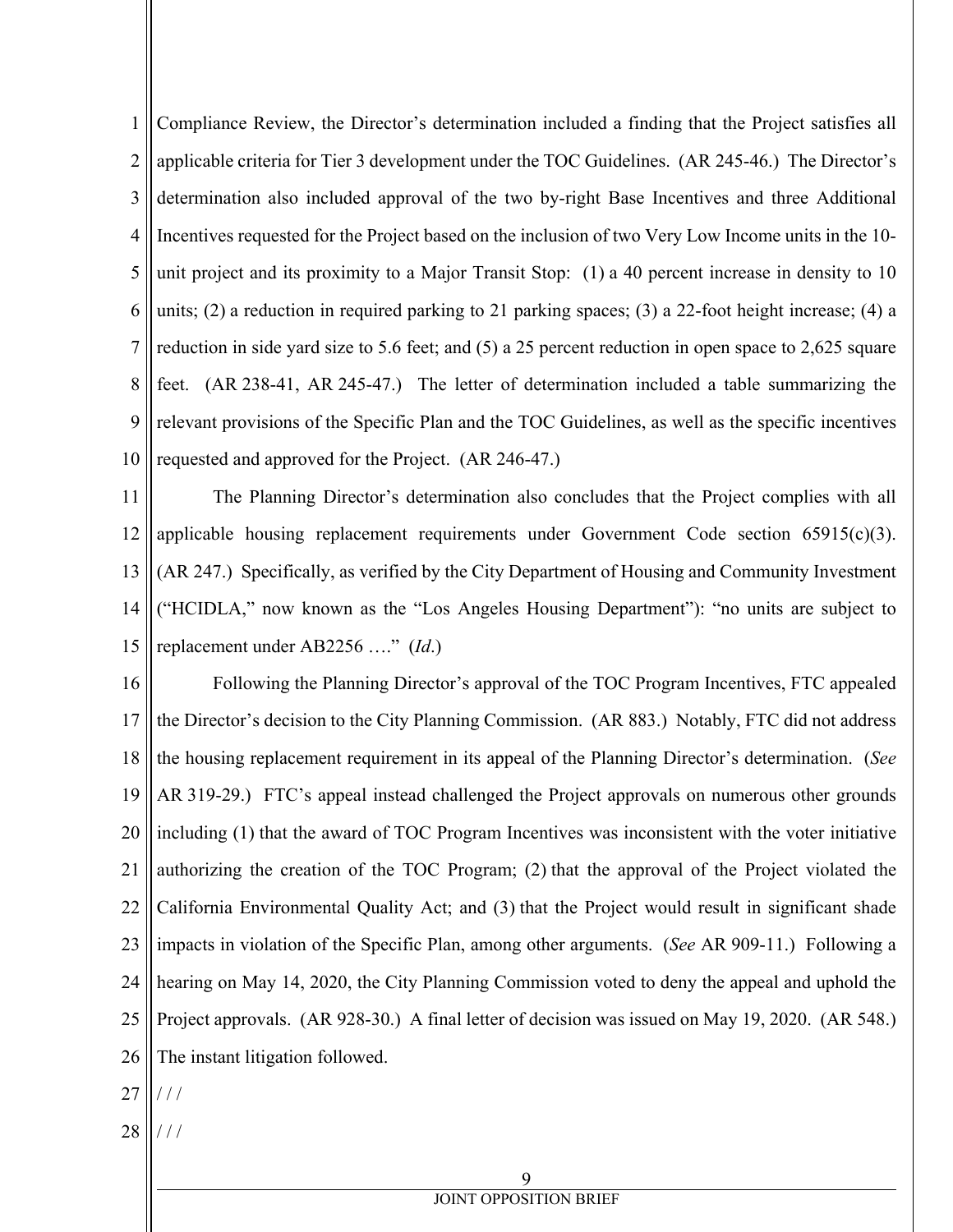1

## **III. STANDARD OF REVIEW**

2 3 4 5 6 7 8 9 10 11 12 13 14 15 16 17 18 19 20 FTC's First and Third Causes of Action challenge the City's implementation of the TOC Program and adoption of the TOC Guidelines, as well as the award of TOC Program incentives to the Project based on an alleged conflict with the Specific Plan. (*See* Opening Br. at 6:13-7:28.) As a charter city, the City of Los Angeles and its voters are entitled to enact zoning provisions in the municipal code, like the TOC Program provisions at Los Angeles Municipal Code ("L.A.M.C.") Section 12.22.A.31. Charter cities have the power of "municipal home rule" with respect to all matters of local concern. (*Lindell Co. v. Bd. of Permit Appeals of City & Cty. of San Francisco* (1943) 23 Cal.2d 303, 310 [internal citations omitted].) The City's TOC Program and application thereof constitute the City's interpretation of its zoning code, which "is entitled to great weight unless it is clearly erroneous or unauthorized.'" (*Berkeley Hills Watershed Coal. v. City of Berkeley* (2019) 31 Cal.App.5th 880, 896, citing *Anderson First Coalition v. City of Anderson* (2005) 130 Cal.App.4th 1173, 1193. *See also Yamaha Corp. of America v. State Bd. of Equalization* (1998) 19 Cal.4th 1, 12.) "Greater deference is accorded an agency's interpretation where the agency has expertise and technical knowledge, especially where the legal text to be interpreted is … entwined with issues of fact, policy, and discretion." (*Berkeley Hills Watershed Coal*., 31 Cal.App.5th at 896 [substantial deference should be provided to city attorney's interpretation of zoning ordinance, due to technical expertise regarding zoning requirements, knowledge of impacts to neighborhoods and local community, familiarity with rationale for the ordinance, responsibility for its implementation, and special knowledge about practical implications of possible interpretations].)

21 22 23 24 25 26 27 28 By its Second Cause of Action, FTC challenges the City's factual determination that no units on the Project site are subject to the replacement requirements imposed by Government Code section 65915(c)(3). (*See* Opening Br. at 8:1-10:11.) The scope of the reviewing court's inquiry in administrative mandamus proceedings is limited to whether the agency in question prejudicially abused its discretion. (Code Civ. Proc., § 1094.5; *Wollmer v. City of Berkeley* (2009) 179 Cal.App.4th 933, 938 [the grant of a land use permit or variance is subject to review by administrative mandamus].) Under the prejudicial abuse of discretion standard, it is FTC's burden to establish that the City has not proceeded in the manner required by law, that the City's decision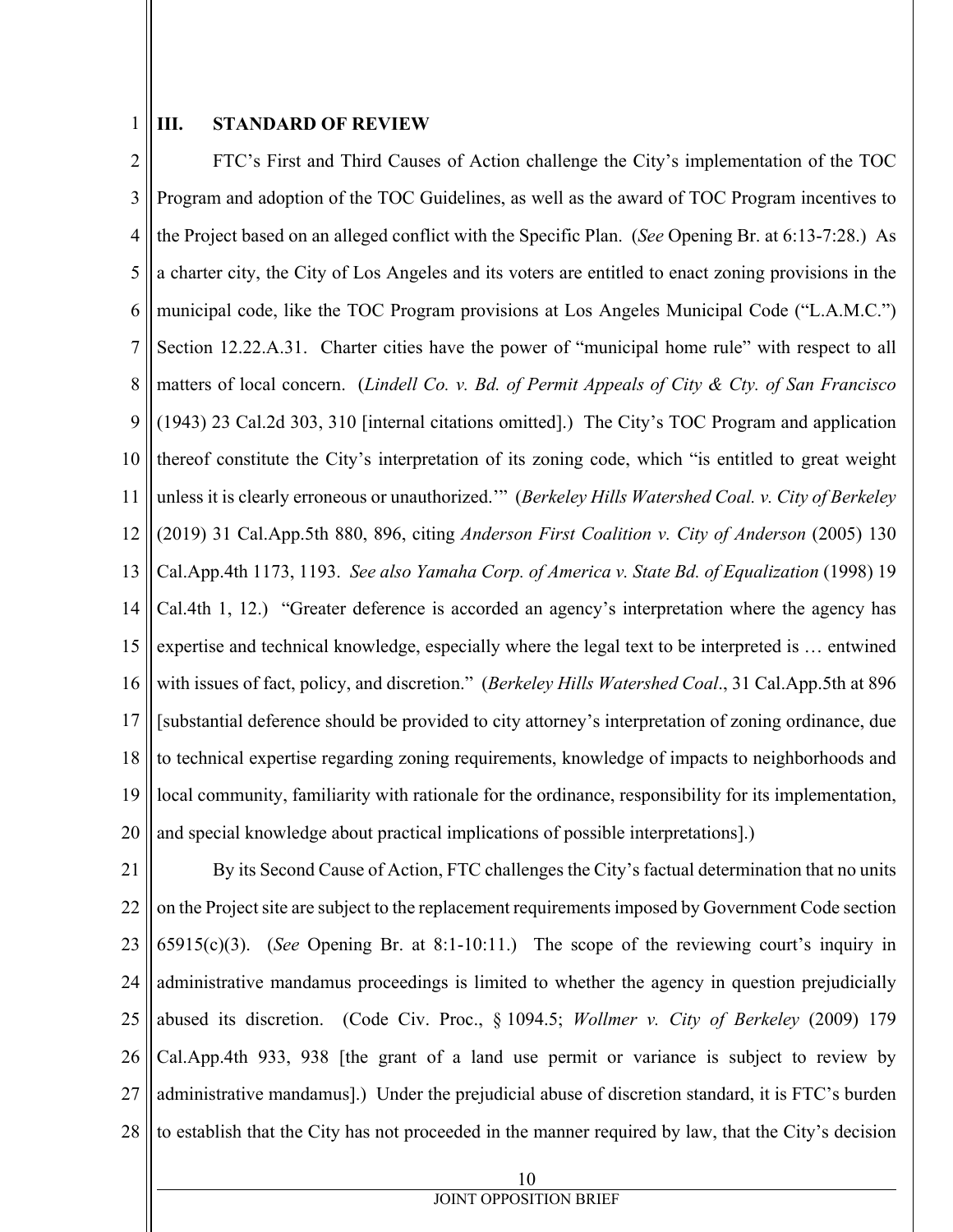1 2 3 4 5 6 7 8 9 10 11 12 13 14 is not supported by the findings, or that the findings are not supported by the evidence. (Code Civ. Proc., § 1094.5.) The Court's inquiry is limited to whether the City's determination is supported by substantial evidence. (*See Wollmer v. City of Berkeley* (2011) 193 Cal.App.4th 1329, 1338-39.) The Court must presume that the City's decision is supported by substantial evidence and it is petitioner's burden to demonstrate the contrary. (*Ibid*.) The Court may only overturn the agency's decision if, based on the evidence before it, a reasonable person could not have reached the same conclusion. (*Ibid*.) The Second Cause of Action may also be deemed a request for traditional mandamus pursuant to Code of Civil Procedure section 1085, because the City's determination regarding replacement rental units did not require an evidentiary hearing. (*See Better Alternatives for Neighborhoods v. Heyman* (1989) 212 Cal.App.3d 663, 672, fn. 6; *Laurel Heights Improvement Assn. v. Regents of University of California* (1988) 47 Cal.3d 376, 392 fn. 5.) Applying that standard of review, FTC bears the burden to establish with substantial evidence that the City's decision was "arbitrary, capricious, or entirely lacking in evidentiary support." (*California Oak Foundation v. Regents of the University of California* (2010) 188 Cal.App.4th 227, 247.)

15

#### 16 **IV. THE WEST WILKINS PROJECT RECEIVED VALID TOC INCENTIVES**

17 18 19 20 21 22 23 24 25 No legal authority supports FTC's claim that the award of TOC incentives to the Project fatally conflicts with the terms of Measure JJJ. (*See* 1<sup>st</sup> Amd. Pet., ¶¶ 49-65 [First Cause of Action]; ¶¶ 78-81 [Third Cause of Action].) The Opening Brief reiterates arguments previously rejected by the Court in the related actions that the City's award of height, side yard and open space incentives requires legislative approvals by the City Council, and also asserts that the incentive awards required modification of Specific Plan standards. (*See* Opening Br. at 5:26-6:12.) Defendants incorporate herein by reference the arguments set forth in Section IV(F) of the TOC Brief. (*See* JRJN, Ex. 2 at 24:12-27:23.) As this Court has concluded, the incentives provided by the TOC Guidelines are consistent with and do not exceed the scope of Measure JJJ. (*See* TOC Ruling at 9-11.)

26 27 28 Notably, FTC does not contend that the incentives awarded to the Project were not authorized by the TOC Guidelines. As explained in the City's findings for the Project's TOC Program Compliance Review, the Project in this case meets all applicable criteria under the TOC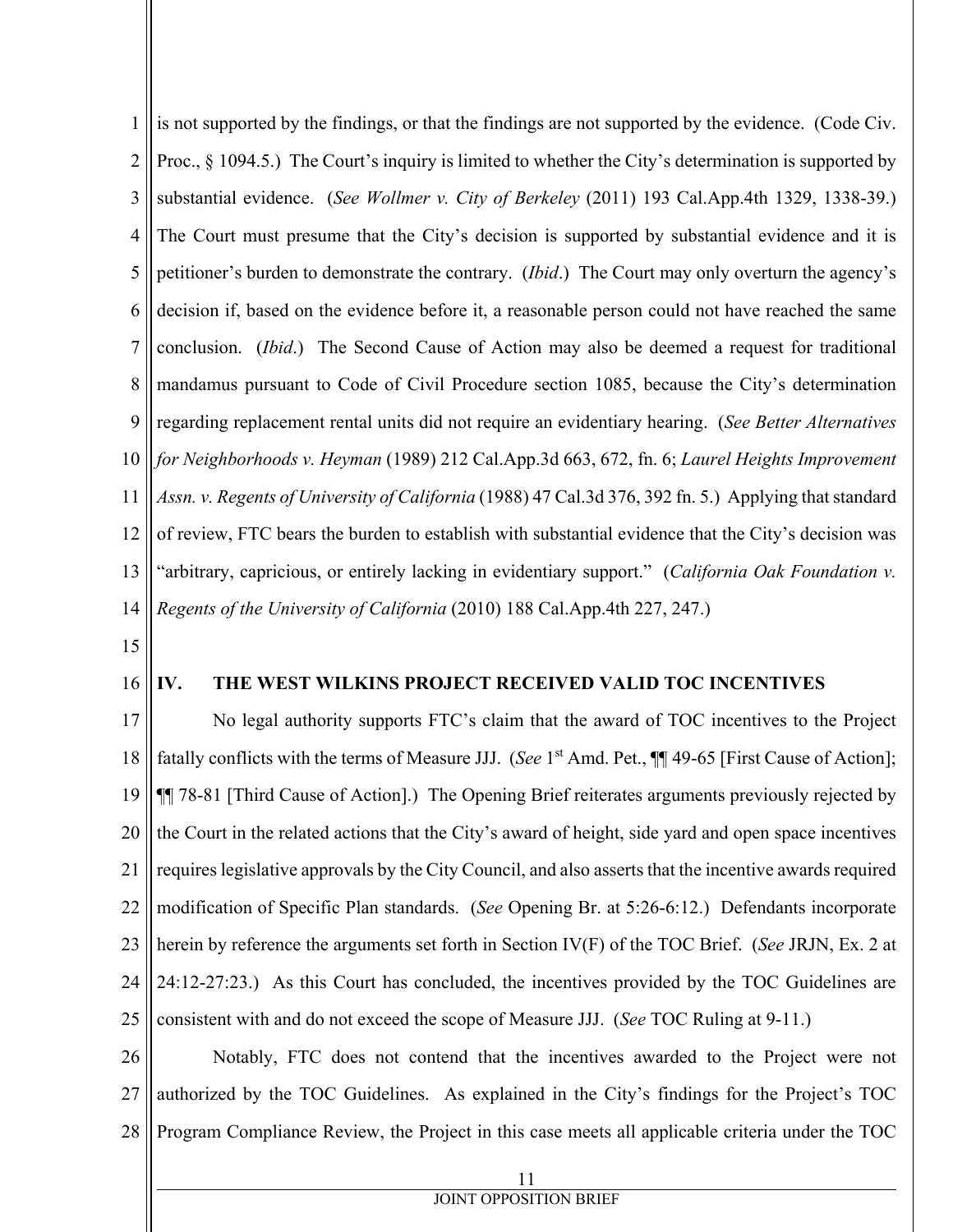1 2 3 4 5 6 7 8 9 10 Guidelines for the Incentives it was awarded. First, the Project is located within one-half mile (2,640 feet) from the Metro Purple Line Extension, Westwood/UCLA Station, a qualifying "Major Transit Stop." (AR 245, TOC AR 294.) Second, the Project qualifies as an Eligible Housing Development as it includes the construction of a 10-unit multi-family apartment building with two units restricted for Very Low Income households. (AR 245-46.) As an eligible Tier 3 development with more than 15 percent of its units reserved for Very Low Income Households, the Project was eligible for an award of up to three Tier 3 Base Incentives and three Tier 3 Additional Incentives. (AR 245-46.) In this case, the Project requested and was awarded Base Incentives for increased density and reduced parking, as well as three Tier 3 Additional Incentives for increased height, and reductions in side yard and open space. (AR 246.)

11 12 13 14 15 16 17 18 19 20 21 FTC identifies no case law or other authority to support its argument that the grant of TOC Incentives to the Project required legislative approvals. It is well-established that municipalities can authorize exceptions to development standards without requiring re-zoning or other legislative action. (*Tustin Heights Assn. v. Bd. of Supervisors of Orange Cty*. (1959) 170 Cal.App.2d 619, 633- 34, citing *Rubin v. Board of Directors* (1940) 16 Cal.2d 119, 124 [distinguishing "spot zoning" and other zoning amendments from variances or exceptions, which allow administrative bodies to authorize deviations from existing zoning standards]; *accord, San Diego Cty. v. McClurken* (1951) 37 Cal.2d 683, 691 [denying petitioner's claim that the denial of a variance request was discriminatory, and ruling that "the granting or denial of variances rests largely in the discretion of the body designated by the zoning ordinance for that purpose, and a denial of a variance will not be disturbed in the absence of a clear showing of abuse of discretion"].)

22 23 24 25 26 27 28 Here, the City appropriately determined, based on the TOC Guidelines, that the Additional Incentives awarded to the Project, including increased height and open space, were to be calculated based off the otherwise applicable standards in the Specific Plan. (AR 245-46.) The TOC Guidelines specify that permitted Base or Additional Incentives "shall be based off the otherwise allowable development standards for the property found in a zoning ordinance, Specific Plan, … or other local condition, law, policy, resolution or regulation." (TOC AR 325.) Departures from height, yard, and open space requirements clearly fall within the understanding of "incentives" in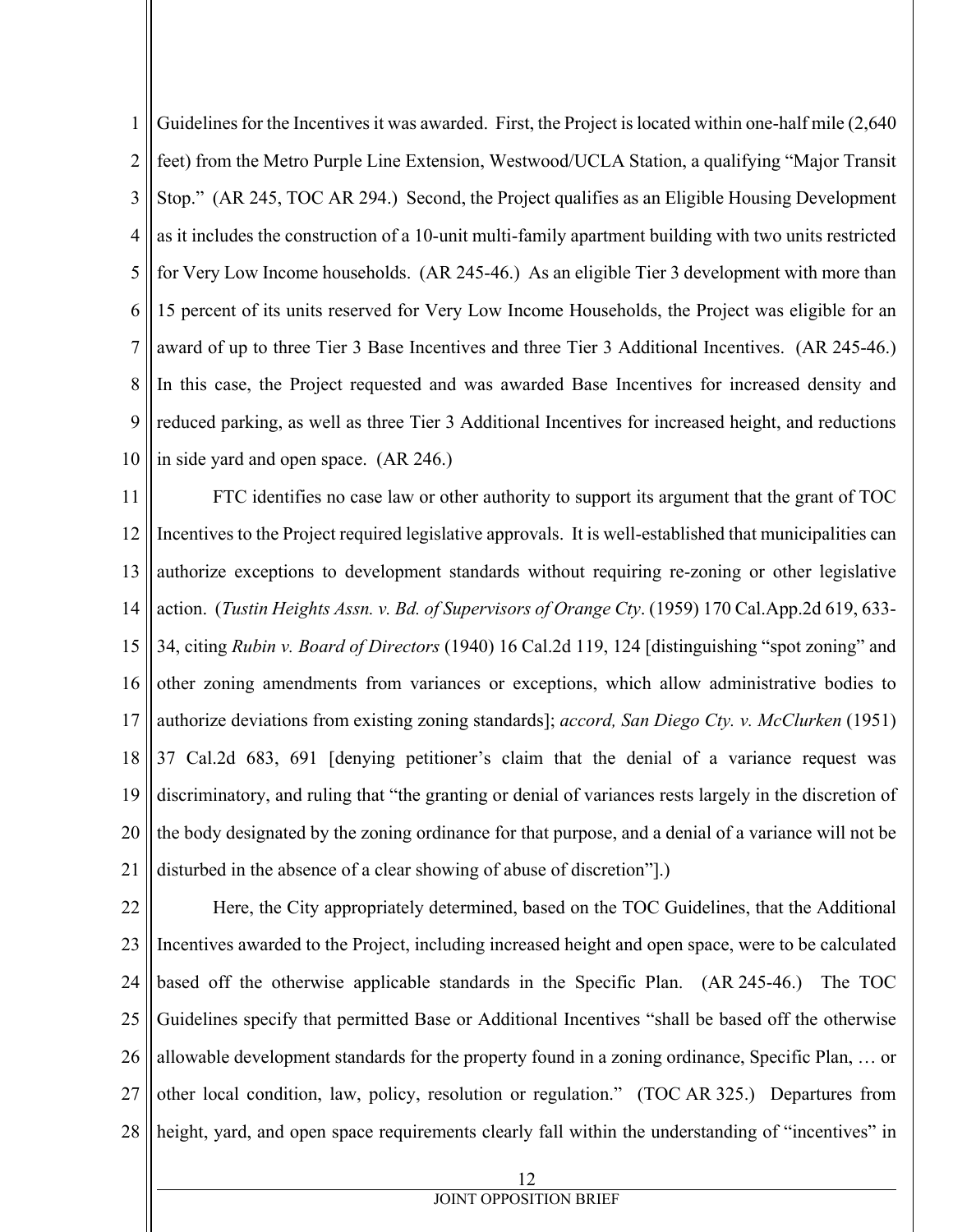1 2 3 4 5 the TOC Guidelines. (*See* TOC Ruling at 11.) The Menu of Additional Incentives in the TOC Guidelines explicitly includes deviations, or exceptions from City development standards involving yards, open space, and height among other specified types of development standards in specific plans. (TOC AR 503-05 [TOC Guidelines, § VII].) As there is no requirement for the Project to obtain legislative entitlements for the awarded incentives, FTC's claim should be rejected.

- 6
- 7 8

# **V. THE AWARDED TOC INCENTIVES ARE CONSISTENT WITH THE WESTWOOD COMMUNITY MULTI-FAMILY SPECIFIC PLAN**

9 10 11 12 13 14 15 16 FTC's second argument fails because the TOC Guidelines expressly authorize and contemplate the granting of development incentives for eligible projects located within Specific Plan areas in the City. The Opening Brief challenges the City's approval of the Project on the grounds that the requirements of the Westwood Community Multi-Family Specific Plan supersede the TOC Program. (*See* Opening Br. at 6:13-7:28.) However, FTC cites no legal authority supporting its contention that the City's approval of the Project is invalid because the TOC Incentives awarded to the Project allow the Project to deviate from the Specific Plan's development standards for height, setbacks, and open space.

17 18 19 20 21 22 23 24 25 26 The sole citation for FTC's argument is to a single statement in the Specific Plan providing that where its provisions differ from Chapter 1 of the L.A.M.C., "the Specific Plan shall prevail and supersede the applicable provisions of that Code." (Opening Br. at 6:27-7:2, citing RJN Ex. 1 at 10 [Specific Plan].) FTC's argument completely ignores the express language of the TOC Guidelines providing that incentives may be awarded to residential projects subject to a Specific Plan, as well as the provisions of the L.A.M.C. establishing that TOC development incentives are available to eligible housing projects in transit-proximate areas. In such cases, the TOC Guidelines provide that Incentives "shall be based off" the standards found in a Specific Plan. (TOC AR 325.) That is precisely the approach taken by the City in this case, and there is no inconsistency between the Specific Plan and the TOC Program codified in the L.A.M.C.

- 27 / / /
- 28 / / /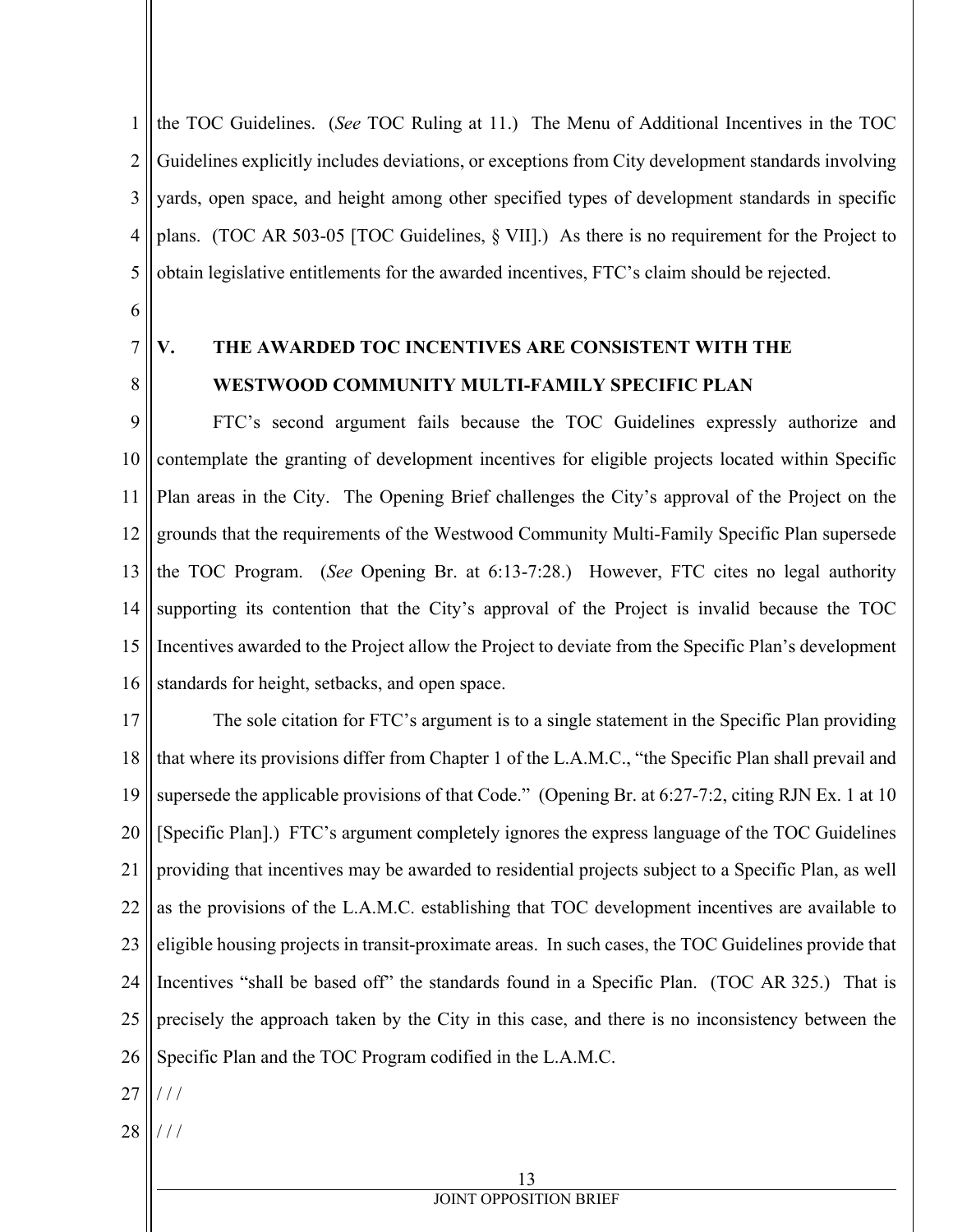1

## **A. The TOC Program Authorizes Awarding Incentives in Specific Plan Areas.**

2 3 4 5 6 7 8 9 10 11 12 13 14 15 16 17 18 19 20 21 22 23 24 25 26 27 28 14 JOINT OPPOSITION BRIEF In approving Measure JJJ, the voters authorized the establishment of the TOC Program providing for, among other things, the award of development incentives to all housing projects meeting certain defined criteria, including new residential projects in specific plan areas. (TOC AR 18–19.) Courts construe a local ordinance enacted by a citizens' initiative, like Measure JJJ, "under the same principles of construction applicable to statutes enacted by the Legislature." (*Farmers Ins. Exch. v. Superior Ct.* (2006) 137 Cal.App.4th 842, 851.) Courts first look to the plain language to "examine the statutory language, giving the words of the statute their ordinary and usual meaning and construing them in the context of the statute as a whole and the overall statutory scheme." (*Ibid.*) "Extrinsic materials, such as analyses and arguments contained in the official ballot pamphlet, may be used to interpret ambiguous language or to confirm the plain meaning of the provision." (*Protect Our Benefits v. City & Cty. of San Francisco* (2015) 235 Cal.App.4th 619, 633.) Such materials, however, "may not be used to add to or rewrite the provision to conform to an assumed intent that is not apparent in its language." (*Id.* [internal citations omitted].) As set forth in Measure JJJ and later codified in L.A.M.C. Section 12.22.A.31(b)(1), the TOC Program specifies that all projects meeting the TOC Program eligibility requirements are eligible to obtain TOC Incentives: A Housing Development located within a TOC Affordable Housing Incentive Area shall be eligible for TOC Incentives if it provides minimum required percentages of On-Site Restricted Affordable Units, meets any applicable replacement requirements of California Government Code Section  $65915(c)(3)$ , and is not seeking and receiving a density or development bonus under the provisions of California Government Code Section 65915 or any other State or local program. (TOC AR 19 [emphasis added].) Further, the TOC Program makes clear TOC Incentives shall apply to all qualifying housing projects within a half mile raise of a Major Transit, regardless of the project's location within the City: This Transit Oriented Communities Affordable Housing Incentives Program and the provisions contained in the [TOC Guidelines], shall apply to all Housing Developments that are located within one-half mile radius of a Major Transit Stop…. (TOC AR 19.) The plain language of the TOC Program does not in any way limit the availability of Incentives based on location other than the requirement that a project be located within a one-half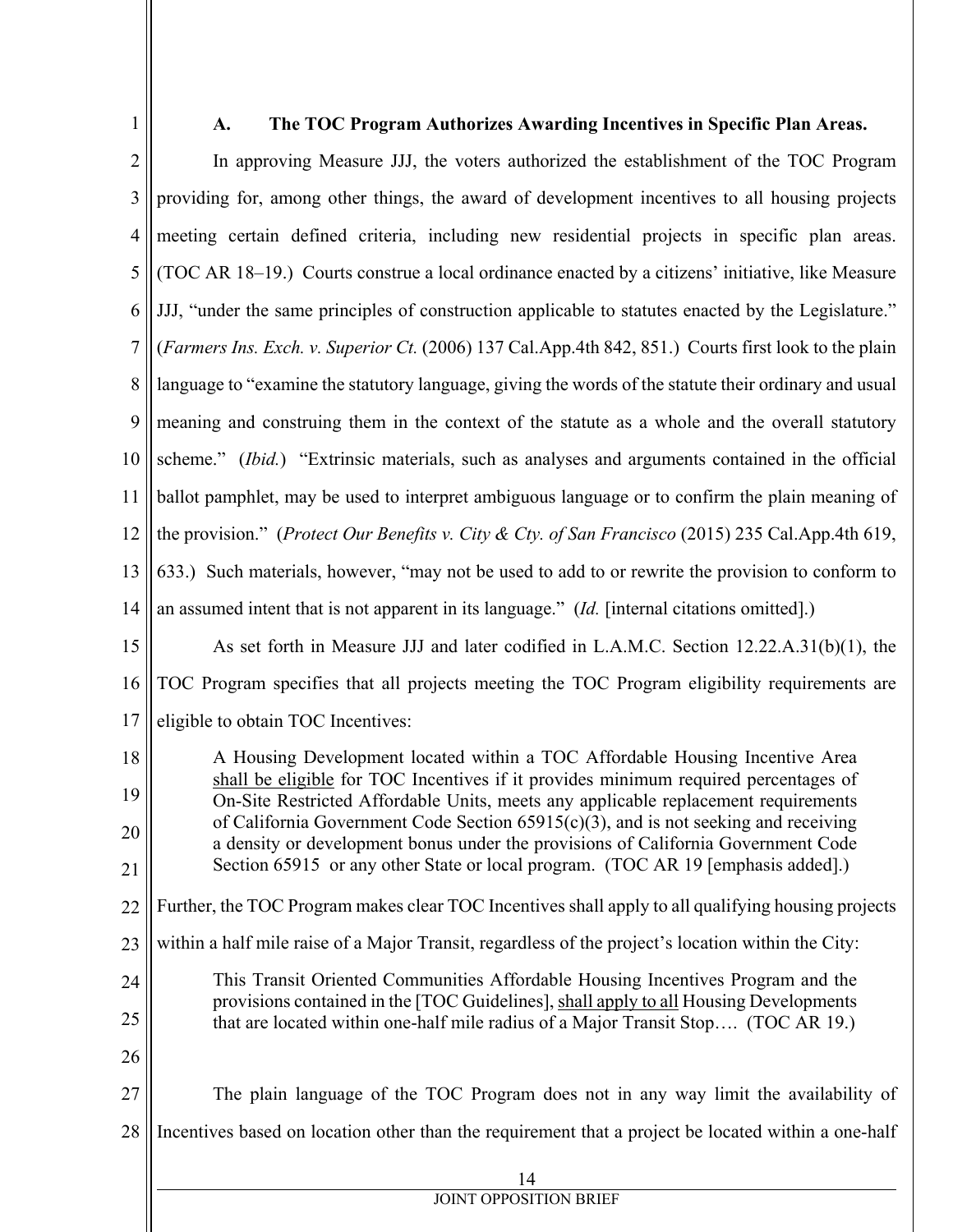1 2 3 4 5 mile radius of a Major Transit Stop. (TOC AR 19.) As relevant here, nothing in the TOC Program text prohibits or otherwise limits the availability of TOC Incentives for projects located in a Specific Plan Area or elsewhere. The City's interpretation of the TOC Program, codified in the L.A.M.C., is entitled to substantial deference by this Court and "entitled to great weight unless it is clearly erroneous or unauthorized.'" (*Berkeley Hills Watershed Coal.*, *supra*, 31 Cal.App.5th at 896.)

6 7 8 9 10 11 12 13 14 15 16 17 Further, the TOC Program is codified in L.A.M.C. Section 12.22, titled "Exceptions." (*See* TOC AR 18.) The TOC Program provides housing development incentives, or exceptions to development standards, for eligible residential projects who voluntarily choose to take advantage of those exceptions. L.A.M.C. Section 12.22 includes other zoning exceptions, such as the City's State Law Density Bonus Program which exempts specified affordable housing projects from height standards, setbacks, and other development standards. (*See* TOC AR 373, 379-82 [L.A.M.C. § 12.22.A.25(e) – Incentives].) FTC identifies no section of the L.A.M.C. or other legal authority to support its argument that the provisions of the Specific Plan supersede the exceptions authorized by Section 12.22. The City has determined that the incentives provided by the TOC Program, as approved by the voters, are available to eligible residential projects notwithstanding the restrictions in any specific plan. That interpretation is entitled to judicial deference. (*See Berkeley Hills Watershed Coal*., 31 Cal.App.5th at 896.)

18

## **B. The TOC Guidelines Expressly Allow Deviations from Specific Plan Standards.**

19 20 21 22 23 24 25 26 27 In addition to the text of TOC Program codified in the City's zoning code, the City has also adopted TOC Guidelines for the implementation of the TOC Incentives program. (TOC AR 324.) The TOC Guidelines serve as the Department of City Planning's interpretation of the TOC Program codified at L.A.M.C. Section 12.22.A.31 and, as a result, it "is entitled to great weight unless it is clearly erroneous or unauthorized." (*Berkeley Hills Watershed Coal.*, 31 Cal.App.5th at 896, citing *Anderson First Coalition v. City of Anderson* (2005) 130 Cal.App.4th 1173, 1193.) "Greater deference is accorded an agency's interpretation where the agency has expertise and technical knowledge, especially where the legal text to be interpreted is … entwined with issues of fact, policy, and discretion." (*Id.*)

28 / / /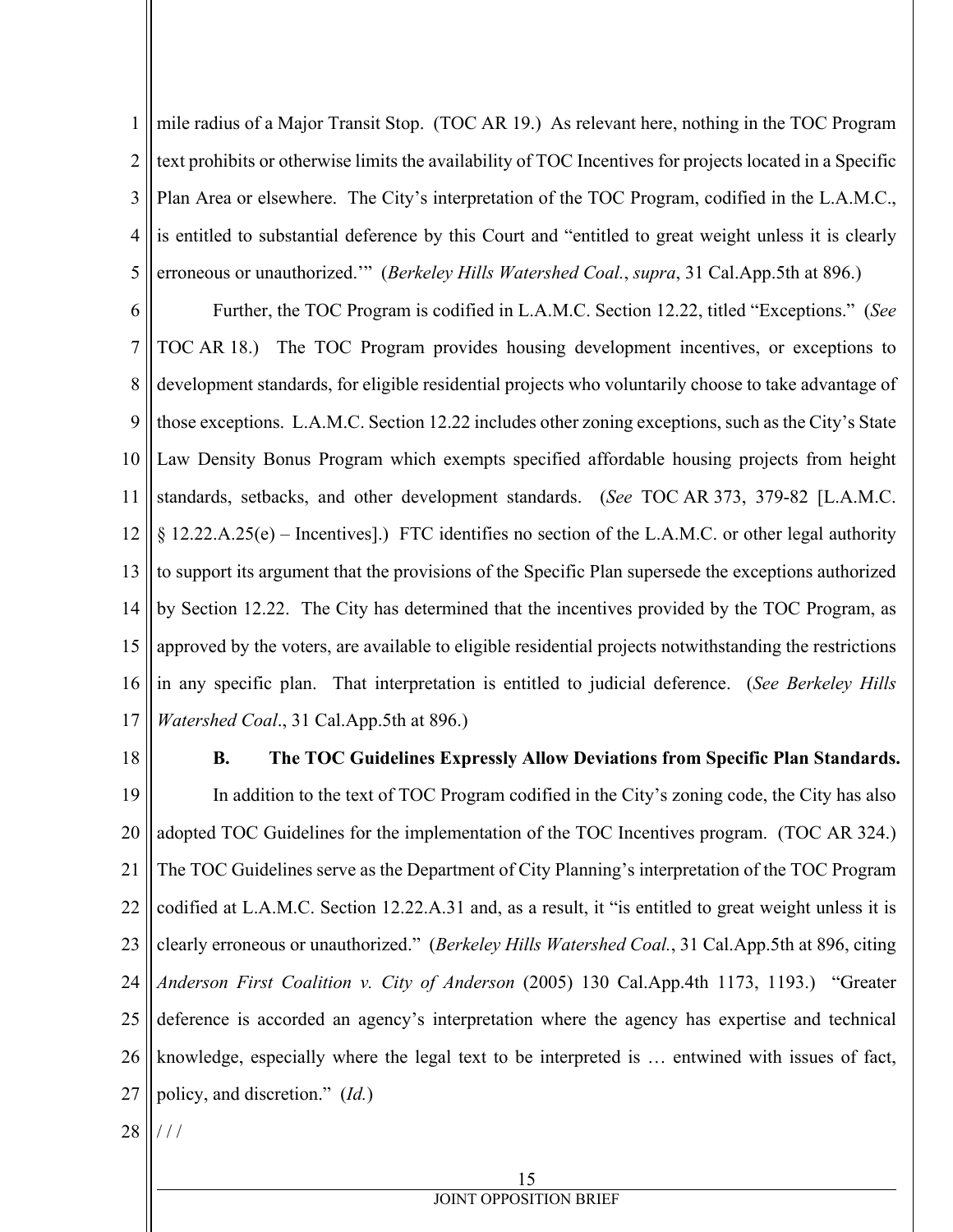1 2 3 4 5 6 7 8 9 10 11 12 13 14 15 16 17 18 FTC's argument that the award of TOC Incentives is superseded by development standards of the Westwood Community Multi-Family Specific Plan is directly refuted by the plain language of the City's TOC Guidelines. Section I of the TOC Guidelines squarely addresses the application of TOC Incentives for projects located in a Specific Plan area. That section states, in relevant part: In cases where Base or Additional Incentives are permitted, they shall be based off the otherwise allowable development standards for the property found in a zoning ordinance, Specific Plan, Community Plan Implementation Overlay (CPIO), overlay district, or other local condition, law, policy, resolution, or regulation…(TOC AR 325.) In adopting the TOC Guidelines, the City made clear its intent that TOC Incentives be made available to projects otherwise subject to a Specific Plan. For example, Section VI (Base Incentives) of the TOC Guidelines specify that Floor Area Ratio ("FAR") increases are limited to 45% in Specific Plan areas that regulate residential FAR. (TOC AR 355.) In Section V (Application and Approvals), the TOC Guidelines note that projects seeking Additional Incentives are subject to applicable Specific Plan design guidelines. (TOC AR 354.) These explicit references to Specific Plans confirm that the TOC Guidelines were intended to be implemented in conjunction with specific plan requirements where applicable. FTC's assertion that the Specific Plan's development standards supersede the TOC Incentives is entirely inconsistent with the language of the TOC Guidelines. (*Protect Our Benefits*, 235 Cal.App.4th at 633 [court cannot interpret statute "to conform to an assumed intent that is not apparent in its language."].)

19 20 21 22 23 24 25 As the Court has held, the TOC Guidelines were validly adopted by the Director of Planning and the City Planning Commission, and are consistent with Measure JJJ as approved by the voters. (*See* TOC Ruling at 6-11.) Further, the authorization of TOC Incentives in Specific Plan areas is consistent with the fundamental policy of the voter initiative to incentivize development of new housing in close proximity to public transportation. (*See* TOC AR 19 [TOC Program "shall apply to all Housing Developments that are located within a one-half mile radius of a Major Transit Stop."].)

26 27 28 In such situations, the TOC Guidelines expressly provide that the Incentives are to be applied based off the Specific Plan's standards. This is precisely the approach taken by the City in this case. As the Opening Brief acknowledges, the three Additional Incentives requested and approved for the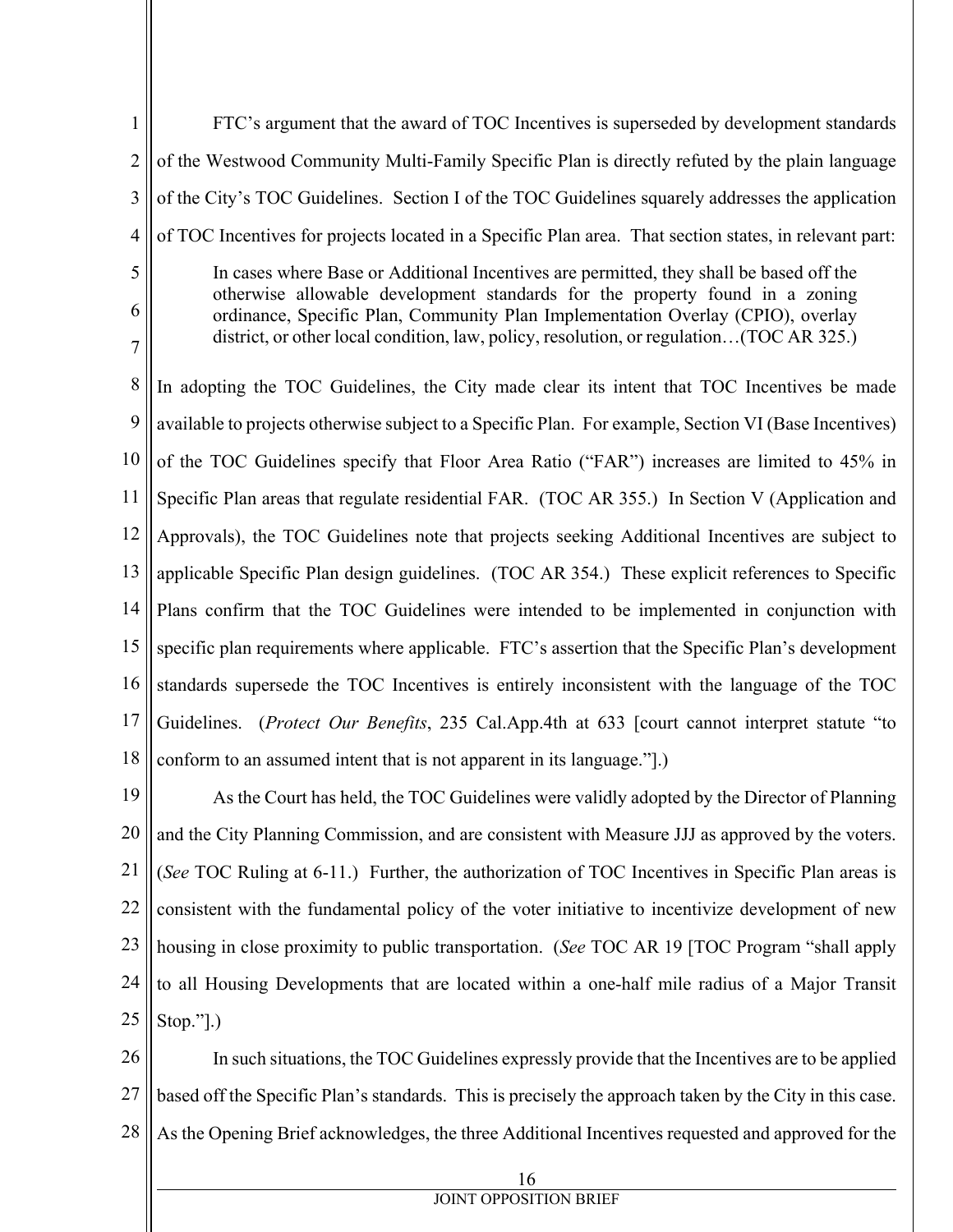1 2 3 4 5 6 7 8 Project were based on the Specific Plan's development standards: (1) a 30 percent reduction in side yard (5.6 feet compared to the Specific Plan standard of 8 feet); (2) a 25 percent reduction in open space (2,625 square feet in lieu of 3,500 square feet); and (3) a 22-foot increase in building height (maximum of 55 feet compared to 33 feet allowed under the Specific Plan). (AR 238-39.) The Base Incentives for increased density and parking reductions similarly were based off the standards in the Specific Plan. (AR 245-46.) The City's interpretation of the TOC Program that the Project was eligible for TOC Incentives notwithstanding the site's location in the Specific Plan area should not be disturbed. (*See Berkeley Hills Watershed Coal.*, 31 Cal.App.5th at 896.)

- 9
- 10 11

# **VI. SUBSTANTIAL EVIDENCE ESTABLISHES THAT THE PROJECT'S APPROVAL COMPLIES WITH STATE REQUIREMENTS FOR REPLACEMENT UNITS**

12 13 14 15 16 17 18 19 20 21 22 23 24 25 FTC's argument that the Project was required by state law to provide three rent-controlled affordable units is factually baseless because the existing dwelling units on the Project site were withdrawn from the rental market in 2003 and, therefore, do not constitute "rental" units that require replacement. FTC's Second Cause of Action is based on the erroneous premise that the existing building at the Project site includes three rental units and is subject to the City's Rent Stabilization Ordinance ("RSO"). (*See* 1<sup>st</sup> Amd. Pet., ¶ 68-37; Opening Br. at 8:21-26.) However, the Administrative Record demonstrates that no rental units triggering the replacement requirement are present on the Project site, as the three existing units were withdrawn from the rental market under the Ellis Act in 2003. The City thus correctly found that the replacement unit requirements of Assembly Bill 2256, codified in Government Code section 65915, do not apply to the Project. (AR 247, AR 545.) FTC's argument ignores the substantial evidence in the record supporting the City's determination that no units requiring replacement exist on the Project site. Moreover, FTC fails to identify any admissible evidence establishing that the City's review and subsequent approval of the Project was arbitrary, capricious, or entirely lacking in evidentiary support.

26 27 28 The TOC Program requires that eligible housing development projects meet "any applicable replacement requirements of California Government Code section 65915(c)(3)" prior to the issuance of any building permit. (L.A.M.C. § 12.22.A.31(b)(1) [RJN, Ex. 6 at 1].) Government Code section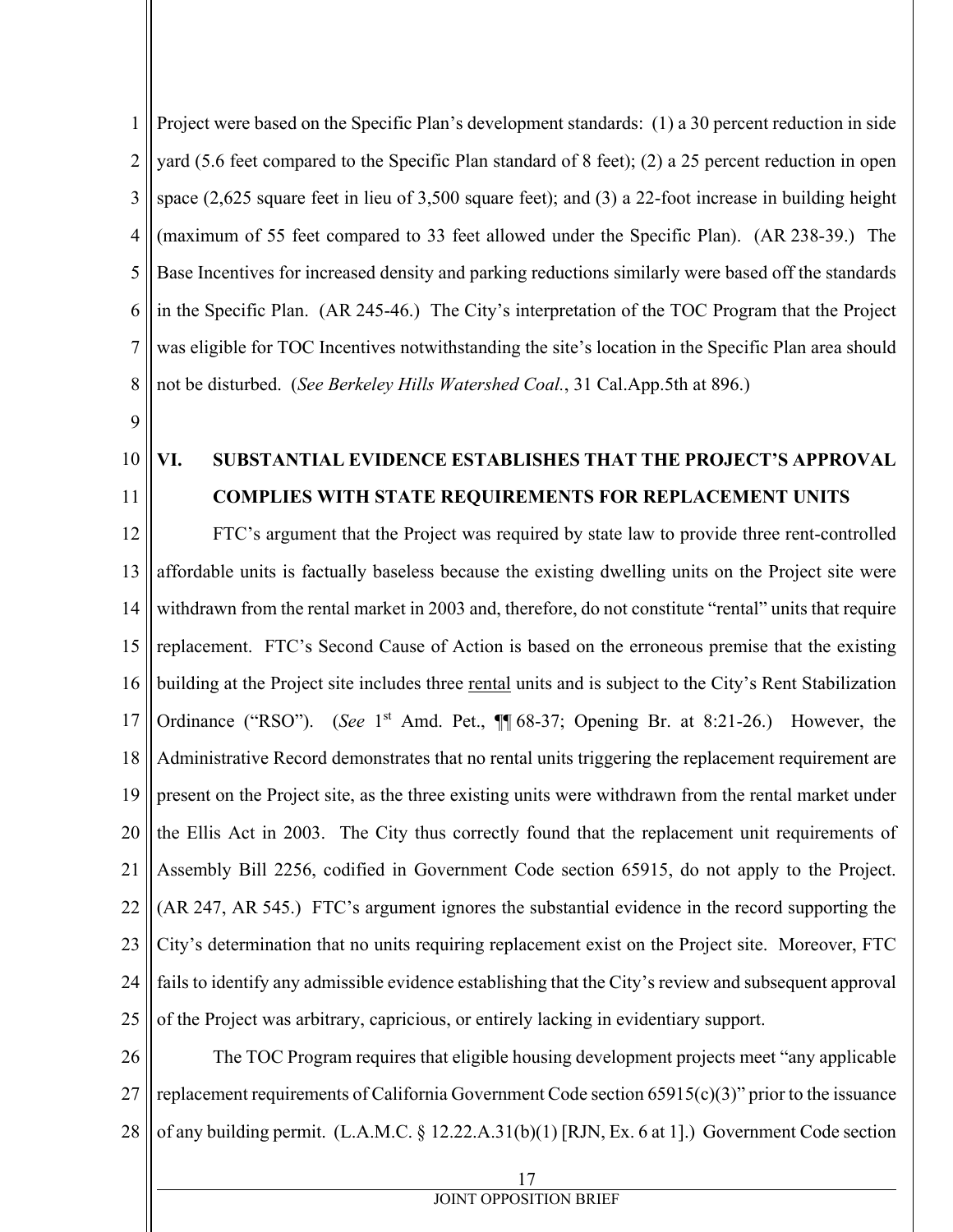1 2 3 4 65915(c)(3) in turn provides that housing development projects seeking a density bonus or other incentives must replace all "rental dwelling units" existing on the property that are subject to rent control at the time the application is submitted, as well as any rent-controlled units that have been vacated or demolished in the preceding five years.

5 6 7 8 9 10 11 12 13 14 15 16 17 18 19 20 21 22 23 24 Replacement units are not required if the previously rent-controlled units on the property have been withdrawn from the rental market in accordance with the Ellis Act and local regulations. (*See* Gov. Code, § 65915(c)(3).) The Ellis Act governs the removal of rent-controlled units from the rental market and authorizes municipalities to adopt procedures for the withdrawal of such units and restrictions on the return of such units to the rental market. (*See* Gov. Code, § 7060.4.) Under the City's Ellis Act provisions, landlords of rental units subject to the RSO may withdraw rental units from the rental market in accordance with City procedures, namely, by filing a Notice of Intent to Withdraw units from rent or lease. (L.A.M.C. § 151.23.A [RJN, Ex. 7 at 29-30].) Upon filing the notice, those units are no longer considered "rental dwelling units" for purposes of the replacement requirements in Government Code section  $65915(c)(3)$  unless and until the withdrawn units are returned to the rental market, even though the site remains designated as an RSO property. During the administrative review process at issue, FTC submitted a comment letter to the Westwood Design Review Board asserting that the Project was required to replace three rental units pursuant to Government Code section 65915. (AR 99.) HCIDLA undertook an investigation of the Project site's rental history and on July 5, 2019 determined that the three units on the property were no longer were considered "rental dwelling units" after having been withdrawn from the rental market under the Ellis Act by the filing of a Notice of Intent to Withdraw in 2003. (AR 545. *See*  also JRJN, Ex. 4 [Notice of Intention to Withdraw].)<sup>3</sup> Further, no residential units were built or demolished on the site within the previous five years. HCIDLA thus concluded that "[n]o AB 2556 replacement affordable units are required." (AR 545. *See also* Gov. Code, § 65915(c)(3) [limiting

25

26 27 28  $\overline{\phantom{a}}$ 3 Judicial notice of the Notice of Intention to Withdraw is proper here, where no evidentiary hearing on the replacement housing determination was held, "to establish whether the agency fulfilled its duties in making the decision, or to assist the trial court in understanding the agency's decision." (*Outfitter Properties, LLC v. Wildlife Conservation Bd.* (2012) 207 Cal.App.4th 237, 251, citing *Western States Petroleum Assn. v. Superior Court* (1995) 9 Cal.4th 559, 578-79. )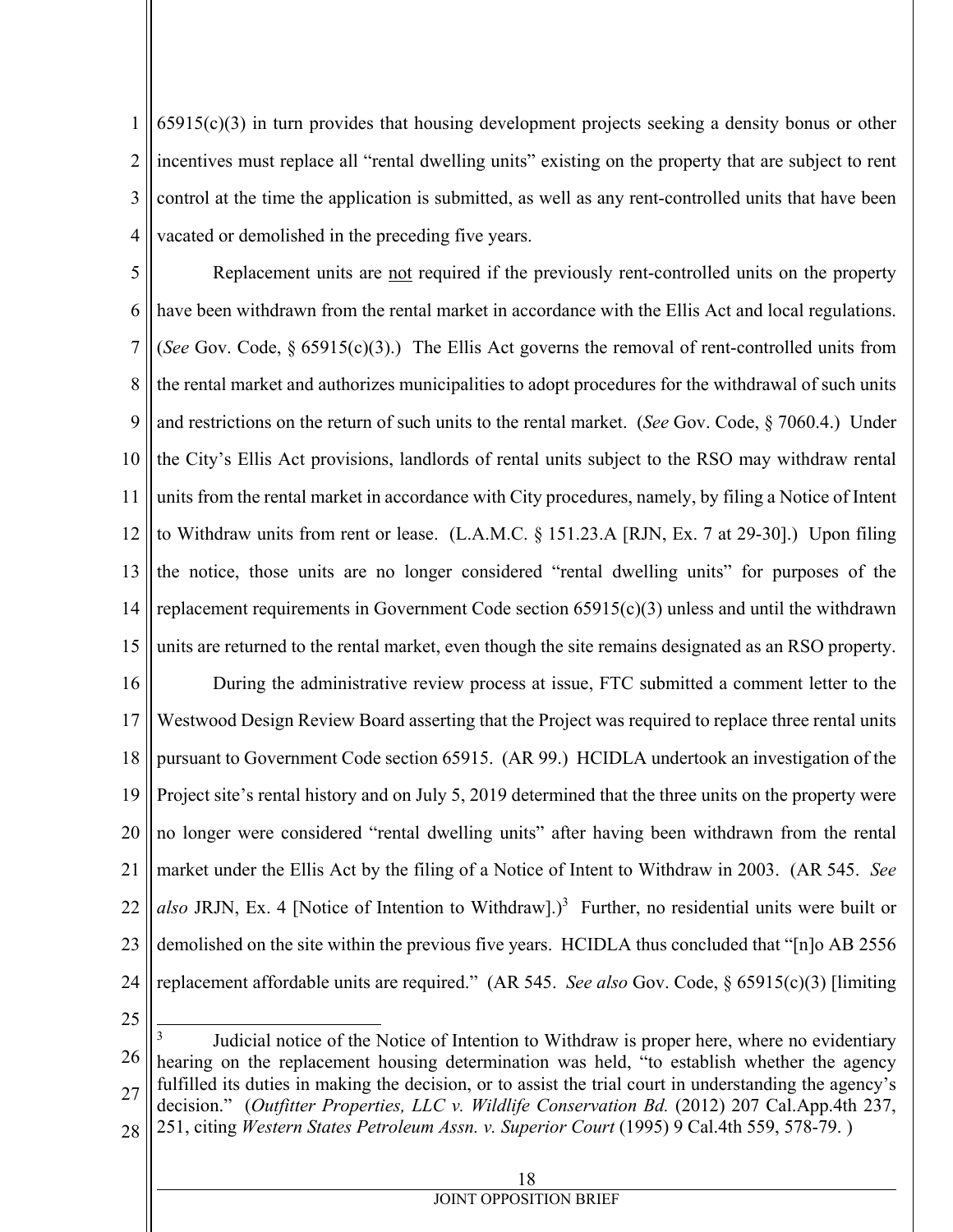1 2 3 4 5 6 7 replacement to properties presently containing rent-controlled rental dwelling units or units vacated or demolished in the preceding five year period].) This issue was expressly addressed in the Planning Director's Determination Letter approving the Project's TOC incentives. The Determination Letter states: "Pursuant to the Determination made by the Los Angeles Housing and Community Investment Department ("HCIDLA") dated July 5, 2019, AB 2556 [sic] determined that no units are subject to replacement under AB2256, provisional and subject to verification by HCIDLA's Rent Division." (AR 247.)

8 9 10 11 12 13 14 15 16 The housing replacement requirement was also addressed in the Appeal Recommendation Report to the Planning Commission.<sup>4</sup> That Report summarized the HCIDLA investigation and concluded that no units are subject to replacement under AB2256. (*See* AR 364.) Planning Staff also noted the July 2019 determination made by HCIDLA that no units were subject to replacement under AB 2556. The City Planning Commission ultimately adopted the Planning Director's Determination, Findings and Conditions of Approval regarding the housing replacement issue. (*See* AR 548.) The HCIDLA letter, the Planning Director's Determination Letter, the Appeal Recommendation Report and the City Planning Commission's Letter of Determination all provide consistent substantial evidence that no replacement unit requirements apply to the Project.

17 18 19 20 21 22 23 24 25 FTC identifies no competent and admissible evidence to the contrary, and cites to the findings in the HCIDLA letter. The only other documents cited in the Opening Brief are a printout from the City Planning Department's ZIMAS website dated November 19, 2018 and a declaration of FTC's counsel purporting to contain December 2021 screenshots from the City's text-based service regarding the status of the Project site under the RSO. (*See* Opening Br. at 8:21-26; AR 38- 40.) First, neither the City's website nor its text-based service purport to guarantee that any information provided is up-to-date or accurate. (*See* JRJN, Ex. 5 [ZIMAS Terms and Conditions: "Due to the dynamic nature of the information contained within this web site and the reliance on

<sup>26</sup> 27 28  $\overline{\phantom{a}}$ 4 FTC did not address the housing replacement requirement in its appeal of the Planning Director's Determination and thus failed to exhaust administrative remedies on this issue. (*See* AR 319-29.) Exhaustion of available remedies is a jurisdictional prerequisite. (*See Mani Brothers Real Estate Group v. City of Los Angeles* (2007) 153 Cal.App.4th 1385, 1394.)

| 19                     |
|------------------------|
| JOINT OPPOSITION BRIEF |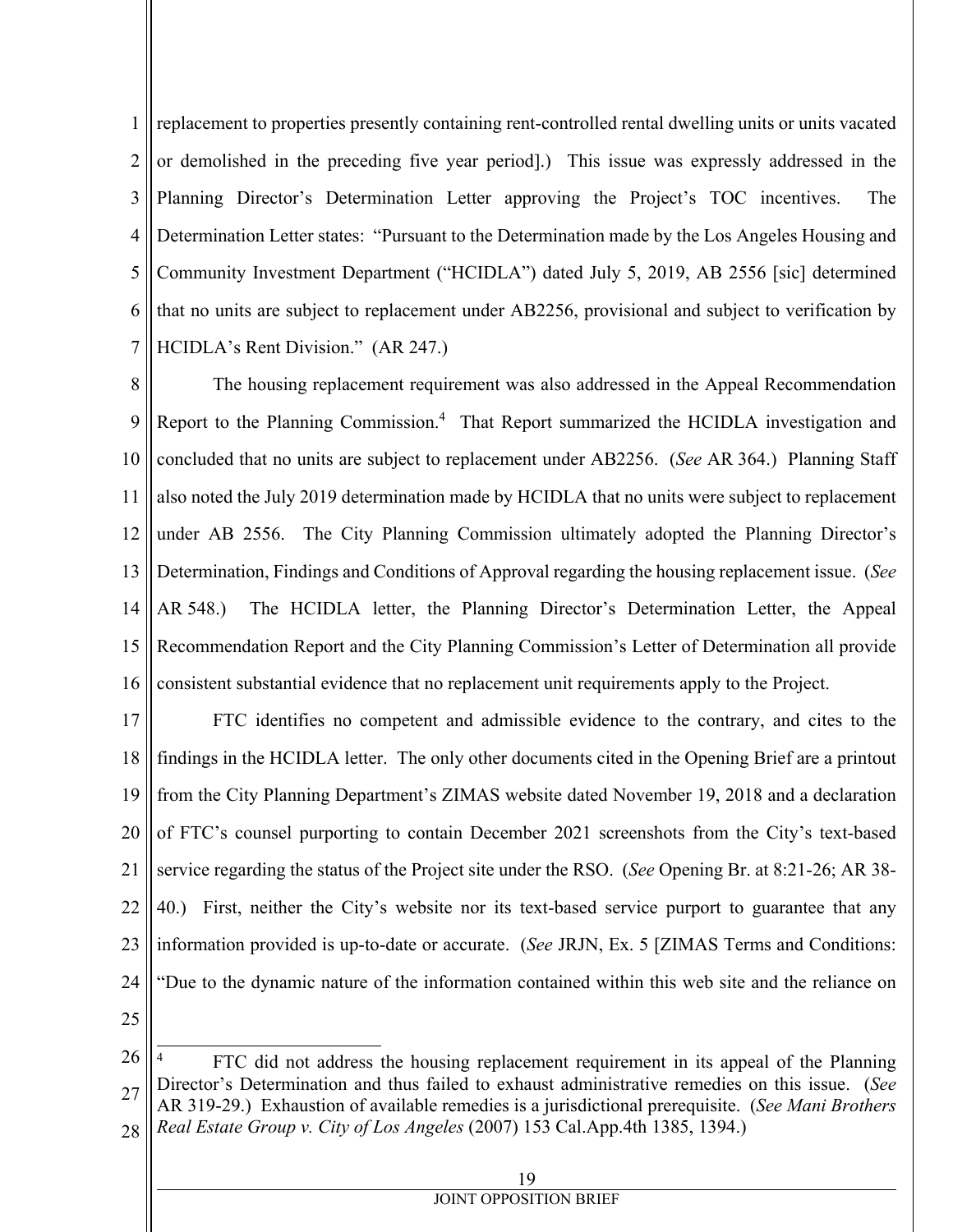1 2 3 4 5 6 7 8 9 10 11 information from outside sources, the City of Los Angeles, Department of City Planning does not guarantee the accuracy or reliability of the information transmitted from this web site."]; Ex. 6 [LAHD Website Disclaimer].) More importantly, the mere fact the City's website or textbased service indicates the property is subject to the RSO does not undermine the City's wellsupported replacement housing determination. The City concluded, based on HCIDLA's investigation, that no qualifying "rental dwelling units" triggering Government Code section  $65915(c)(3)$ 's replacement requirements were located on the site. (AR 545.) Under the substantial evidence standard of review, it is not the responsibility of the court to weigh conflicting evidence. The Court's inquiry "begins and ends with a determination as to whether, on the entire record, there is any substantial evidence" in support of the agency decision. (*ASP Properties Group, L.P. v. Fard, Inc*. (2005) 133 Cal.App.4th 1257, 1266.)

12 13 14 15 16 Here, the City department tasked with implementing State and local housing laws undertook an investigation of the property and determined that no replacement units were required for the Project based on the Ellis Act withdrawal. (AR 545.) As substantial evidence supports the City's determination and FTC has failed to provide any competent evidence to the contrary, the Court should not second-guess the City's decision, and FTC's claim should be denied.

17

22

#### 18 **VII. CONCLUSION**

19 20 21 For the reasons set forth above, Respondents and Real Parties respectfully request that the Court deny the Petition in its entirety, and grant such further relief as the Court may deem necessary and proper.

| 23<br>24<br>25<br>26<br>27<br>28 | DATED: January 26, 2022             | <b>MEYERS NAVE</b><br>By:<br>SHIRAZ D. TANGRI<br>Attorneys for Responderts and Defendants<br>CITY OF LOS ANGEL'ES,<br>LOS ANGELES CITY PLANNING COMMISSION<br>and VINCENT P. BERTONI |
|----------------------------------|-------------------------------------|--------------------------------------------------------------------------------------------------------------------------------------------------------------------------------------|
|                                  | 20<br><b>JOINT OPPOSITION BRIEF</b> |                                                                                                                                                                                      |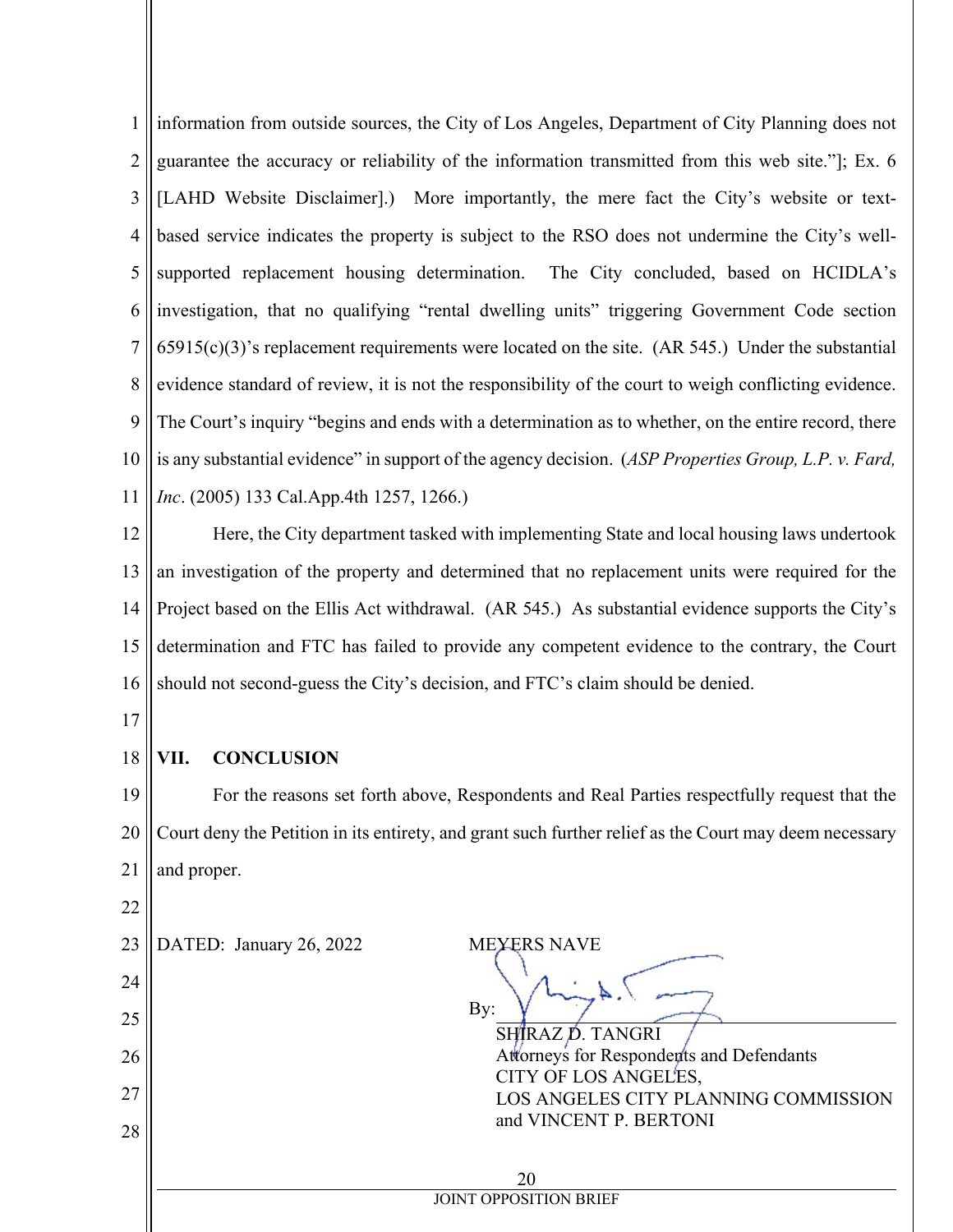| $\mathbf{1}$   | DATED: January 26, 2022 | <b>GLASER WEIL FINK HOWARD</b>                                   |
|----------------|-------------------------|------------------------------------------------------------------|
| $\overline{2}$ |                         | <b>AVCHEN &amp; SHAPIRO LLP</b>                                  |
| 3              |                         |                                                                  |
| $\overline{4}$ |                         | By: /s/ Elisa L. Paster [email authorization provided]           |
| 5              |                         | <b>ELISA L. PASTER</b><br>Attorneys for Real Parties in Interest |
| 6              |                         | 530 NORTH FRANCISCA, LLC and<br>BANARSI AGARWAL                  |
| $\overline{7}$ |                         |                                                                  |
| $\,8\,$        | 5046458.8               |                                                                  |
| 9              |                         |                                                                  |
| 10             |                         |                                                                  |
| 11             |                         |                                                                  |
| 12             |                         |                                                                  |
| 13             |                         |                                                                  |
| 14             |                         |                                                                  |
| 15             |                         |                                                                  |
| 16             |                         |                                                                  |
| $17$           |                         |                                                                  |
| 18             |                         |                                                                  |
| 19             |                         |                                                                  |
| $20\,$         |                         |                                                                  |
| 21             |                         |                                                                  |
| 22             |                         |                                                                  |
| 23             |                         |                                                                  |
| 24             |                         |                                                                  |
| 25             |                         |                                                                  |
| 26             |                         |                                                                  |
| 27             |                         |                                                                  |
| $28\,$         |                         |                                                                  |
|                |                         | 21<br><b>JOINT OPPOSITION BRIEF</b>                              |
|                |                         |                                                                  |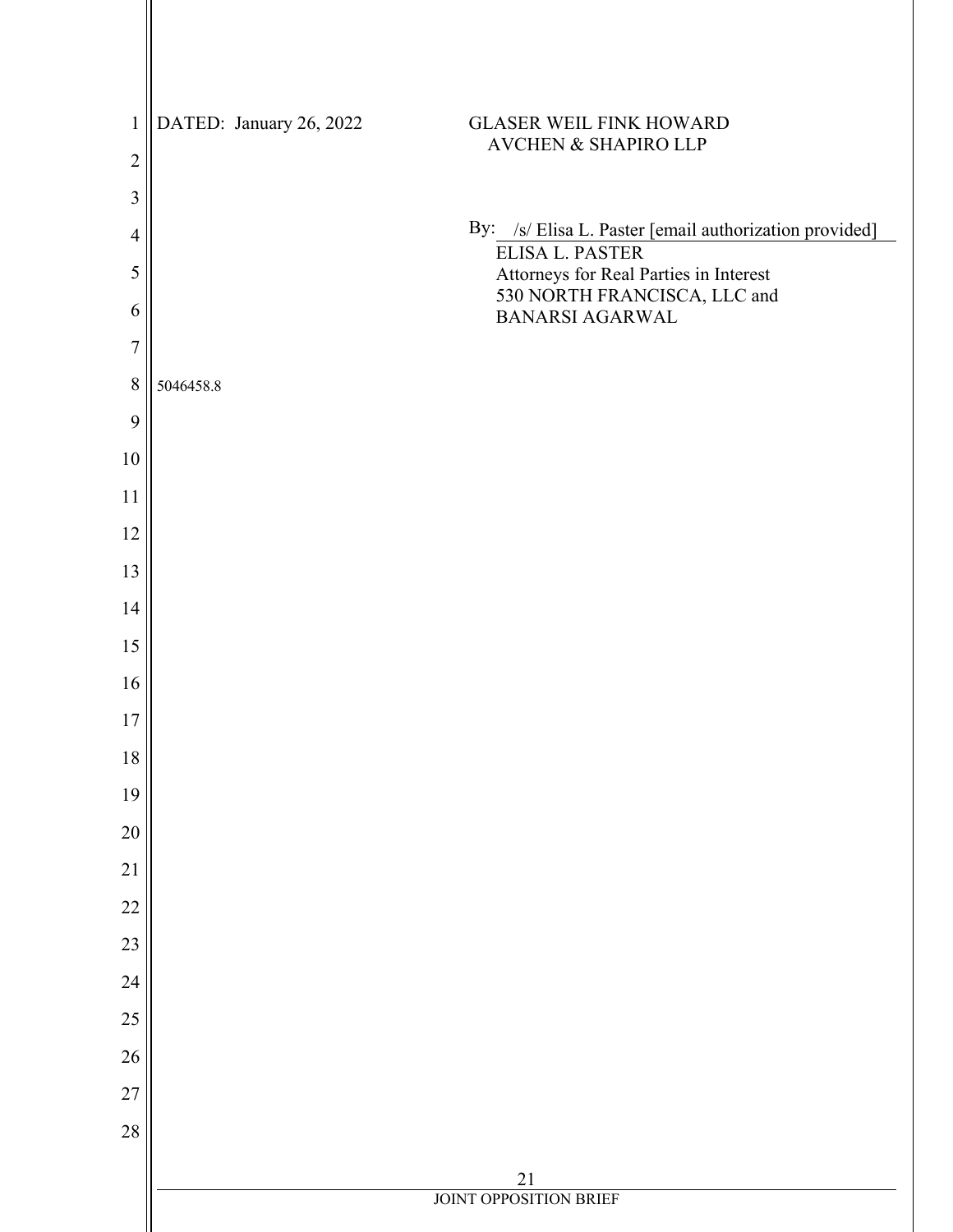|                | <b>PROOF OF SERVICE</b>                                                                                                                                                                                                                                          |  |  |
|----------------|------------------------------------------------------------------------------------------------------------------------------------------------------------------------------------------------------------------------------------------------------------------|--|--|
| $\overline{c}$ | Fix the City, Inc., v. City of Los Angeles, et al.<br>Case No. 20STCP03529                                                                                                                                                                                       |  |  |
| 3              | STATE OF CALIFORNIA, COUNTY OF LOS ANGELES                                                                                                                                                                                                                       |  |  |
| 4<br>5         | At the time of service, I was over 18 years of age and not a party to this action. I am<br>employed in the County of Los Angeles, State of California. My business address is 707 Wilshire<br>Blvd., 24th Floor, Los Angeles, CA 90017.                          |  |  |
| 6              | On January 26, 2022, I served true copies of the following document(s) described as                                                                                                                                                                              |  |  |
| $\overline{7}$ | <b>JOINT OPPOSITION BRIEF</b> on the interested parties in this action as follows:                                                                                                                                                                               |  |  |
| $\,$ $\,$      | <b>SEE ATTACHED SERVICE LIST</b>                                                                                                                                                                                                                                 |  |  |
| 9<br>10        | BY E-MAIL OR ELECTRONIC TRANSMISSION: I caused a copy of the<br>document(s) to be sent from e-mail address tstephens@meyersnave.com to the persons at the e-<br>mail addresses listed in the Service List. I did not receive, within a reasonable time after the |  |  |
| 11             | transmission, any electronic message or other indication that the transmission was unsuccessful.                                                                                                                                                                 |  |  |
| 12             | I declare under penalty of perjury under the laws of the State of California that the<br>foregoing is true and correct.                                                                                                                                          |  |  |
| 13             | Executed on January 26, 2022, at Los Angeles, California.                                                                                                                                                                                                        |  |  |
| 14             |                                                                                                                                                                                                                                                                  |  |  |
| 15             | <u>Incro Styphens</u>                                                                                                                                                                                                                                            |  |  |
| 16             |                                                                                                                                                                                                                                                                  |  |  |
| 17             |                                                                                                                                                                                                                                                                  |  |  |
| 18             |                                                                                                                                                                                                                                                                  |  |  |
| 19             |                                                                                                                                                                                                                                                                  |  |  |
| 20             |                                                                                                                                                                                                                                                                  |  |  |
| 21             |                                                                                                                                                                                                                                                                  |  |  |
| 22             |                                                                                                                                                                                                                                                                  |  |  |
| 23             |                                                                                                                                                                                                                                                                  |  |  |
| 24             |                                                                                                                                                                                                                                                                  |  |  |
| 25             |                                                                                                                                                                                                                                                                  |  |  |
| 26             |                                                                                                                                                                                                                                                                  |  |  |
| 27             |                                                                                                                                                                                                                                                                  |  |  |
| 28             |                                                                                                                                                                                                                                                                  |  |  |
|                | 22                                                                                                                                                                                                                                                               |  |  |
|                | <b>JOINT OPPOSITION BRIEF</b>                                                                                                                                                                                                                                    |  |  |
|                |                                                                                                                                                                                                                                                                  |  |  |